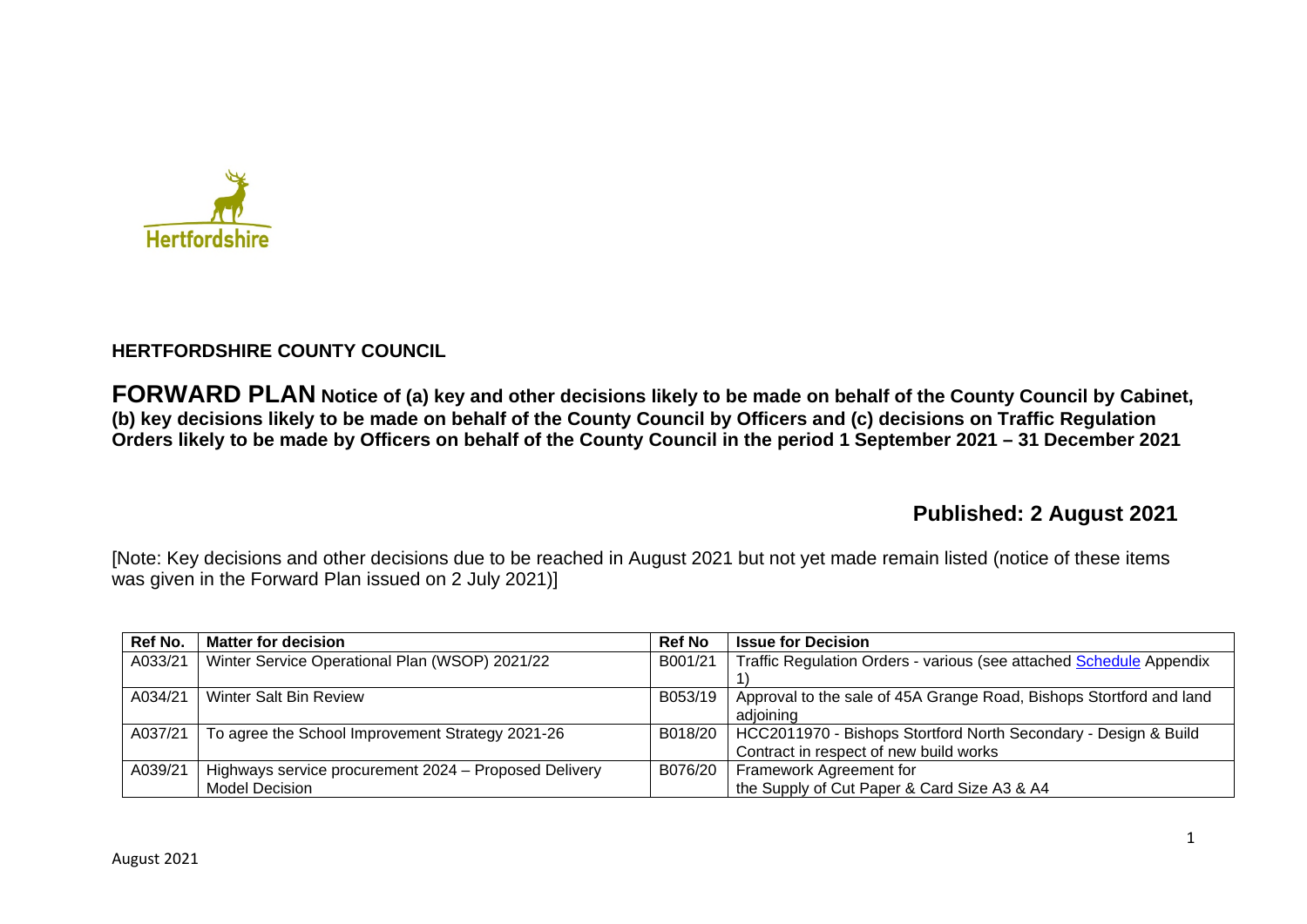| A043/21            | Whether to publish a publish statutory notice to enlarge the<br>premises at Mandeville Primary School, Sawbridgeworth, from<br>September 2023; to agree to the capital costs of that<br>enlargement and approve the application of S106 funds | B093/20            | HCC2012494 - Relocation of the Blues Pre-school to land at Cox's<br>Gardens, Bishops Stortford. Temporary Mobile Building.  |
|--------------------|-----------------------------------------------------------------------------------------------------------------------------------------------------------------------------------------------------------------------------------------------|--------------------|-----------------------------------------------------------------------------------------------------------------------------|
| A044/21            | To inform on the proposed pattern of provision and seek<br>agreement to consult on Specialist Resource Provision in<br>mainstream schools (Phase 2 - Primary)                                                                                 | B003/21            | Approval to the sale of part of the Land at Onslow St Audrey's School,<br>Hatfield                                          |
| A045/21            | Whether to consult on a proposal to consolidate North Herts<br>ESC onto one site in Letchworth.                                                                                                                                               | B006/21            | Approval to the terms of sale for Former Highway Maintenance Depot,<br>Station Road, Watton at Stone                        |
| A046/21            | Whether or not to approve proceeding with a public<br>consultation on a proposal to close Wareside C of E<br>Primary School with effect from 31 August 2022.                                                                                  | B007/21            | Approval to the terms of sale for Land at Foxgrove Path, South Oxhey                                                        |
| A047/21            | Whether or not to approve proceeding with a public<br>consultation on a proposal to close Hexton JMI School<br>with effect from 31 August 2022.                                                                                               | B008/21            | Approval to the terms of sale for Former Little Furze JMI School,<br>Gosforth Lane, South Oxhey                             |
| A048/21            | Whether to approve a non-statutory public consultation on<br>the consolidation of the North Herts Education Support<br>Centre (NH ESC) onto one site in Letchworth from Spring<br>2024.                                                       | B011/21            | Land and building at Meadowbank, Alexandra Road, Kings Langley -<br>Appropriation to Adult Care Services                    |
|                    |                                                                                                                                                                                                                                               |                    |                                                                                                                             |
| A049/21            | <b>Care Provider Support Extension</b>                                                                                                                                                                                                        | B012/21            | HCC2012582 - Refurbishment of a former adult care home to provide<br>accommodation for Looked After Children                |
| A012/21            | Consider the future of land south of Croft Lane (Norton C),<br>Letchworth                                                                                                                                                                     | B019/21            | HCC2112728 - Re-Fit of Hertfordshire County Council Stevenage<br><b>Offices</b>                                             |
| A015/21            | Consider the future of Land North of Roysia School, Royston                                                                                                                                                                                   | B026/21            | Single Tender Action for Midpoint Intensive Enablement Service                                                              |
| A018/21            | Consider the future of Land at 2B Star Street<br>in connection with the existing library at 87 High Street, Ware.                                                                                                                             | B030/21            | HCC2112744 - Care Provider for new care home development at Little<br>Furze, South Oxhey                                    |
| A035/21            | <b>Winter Footway Strategy</b>                                                                                                                                                                                                                | B037/21            | Approval of Enabling Agreement and surrender of lease of land at<br>Onslow St Audrey's School, Hatfield                     |
| A036/21            | Hertfordshire County Council's Admission Arrangements for<br>2023/24                                                                                                                                                                          | B038/21            | Approval of the final terms of the 125-year peppercorn lease for the<br>new special school at Woodside, Welwyn Garden City. |
| A40/21             | Approval for capital funding delivery of Public Sector<br>Decarbonisation Works Scheme Works for Hertfordshire<br><b>County Council</b>                                                                                                       | B044/21            | The Supply of Catering Disposables                                                                                          |
| A041/21            | Approval to consult on the SEND Strategy 2022 - 2025                                                                                                                                                                                          | B045/21            | The Supply of Steel Lockers                                                                                                 |
| A050/21<br>A051/21 | <b>Adult Care Services Gypsy &amp; Traveller Section:</b><br><b>Allocations Policy Review</b><br>The approval and adoption of the County Council's Covid-                                                                                     | B046/21<br>B049/21 | Provision of Tree Work Services<br>Demolition of the Former Little Furze Primary School, South Oxhey.                       |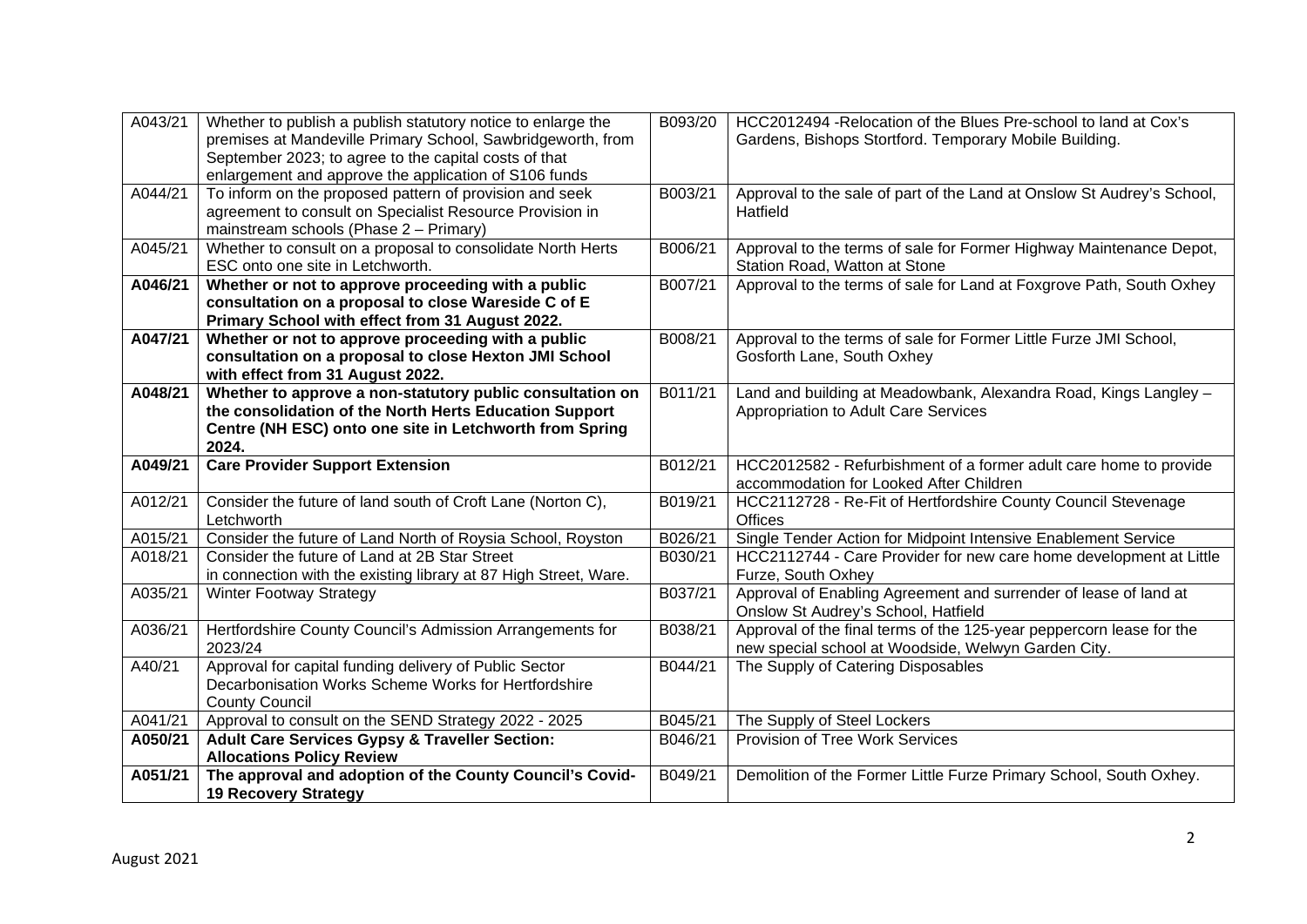| A052/21 | Q1 Finance Budget Monitor                                     | B051/21 | Hertfordshire County Council and the Procurement Partnership Ltd          |
|---------|---------------------------------------------------------------|---------|---------------------------------------------------------------------------|
|         |                                                               |         | Finance and Leasing Dynamic Purchasing System Agreement                   |
| A053/21 | Diversity and Inclusion Annual Report 2020/21                 | B052/21 | HCC2112924 SEND Temporary Expansion - New modular                         |
|         |                                                               |         | accommodation landscaping works and internal remodelling                  |
| A032/21 | Future of Buntingford Recycling Centre                        | B056/21 | <b>Contract Award for Midpoint Intensive Enablement Service</b>           |
| A042/21 | Recommissioning of Overnight Short Breaks for CYP with        | B057/21 | Award of Framework for spot providers                                     |
|         | SEND and/or Complex Health Needs.                             |         |                                                                           |
| A054/21 | Whether or not to agree to the statutory proposal to          | B059/21 | Implementation of records & document management module to                 |
|         | change the age range of Oxhey Early Years Centre, a           |         | support new HR application                                                |
|         | Maintained Nursery School in Watford, to allow children to    |         |                                                                           |
|         | be admitted from the age of 2, taking into consideration      |         |                                                                           |
|         | the outcome of the statutory notice period. NB Agreement      |         |                                                                           |
|         | to the statutory proposal by Cabinet will only be required if |         |                                                                           |
|         | objections are received to it.                                |         |                                                                           |
| A055/21 | <b>Q2 Finance Budget Monitor</b>                              | B061/21 | Washroom Services for all HCC sites - Award of Contract                   |
|         |                                                               | B062/21 | Bishop Stortford Young Person Centre - refurbishment of existing          |
|         |                                                               |         | building                                                                  |
|         |                                                               | B063/21 | HCC2012445 - Consultant to undertake the master planning and              |
|         |                                                               |         | planning application to help in the delivery of Brookfield Garden Village |
|         |                                                               | B064/21 | Reinforced Autoclaved Aerated Concrete (RAAC) repair and                  |
|         |                                                               |         | replacement of roofs containing this form of concrete                     |
|         |                                                               | B065/21 | Award of a contract for the provision of a Learning System and            |
|         |                                                               |         | Catalogue with effect from April 2022                                     |
|         |                                                               | B067/21 | The Supply of Envelopes                                                   |
|         |                                                               | B068/21 | HCC2113016 -                                                              |
|         |                                                               |         | Batch 63 Cluster 1 - The Priory School - Mechanical & Electrical Works    |
|         |                                                               | B069/21 | HCC2113017 -                                                              |
|         |                                                               |         | Batch 63 Cluster 2 - Hertford St Andrews C of E Primary School &          |
|         |                                                               |         | Wheatcroft Primary School - Mechanical & Electrical Works                 |
|         |                                                               | B070/21 | HCC2113018 -                                                              |
|         |                                                               |         | Batch 63 Cluster 3 - Coates Way JMI and Nursery School & London           |
|         |                                                               |         | Colney Primary School & Nursery Mechanical & Electrical Works -           |
|         |                                                               | B071/21 | HCC2113019 -                                                              |
|         |                                                               |         | Batch 63 Cluster 4 - Widford School & Tonwell St Mary's C of E            |
|         |                                                               |         | Primary School - Mechanical & Electrical Works                            |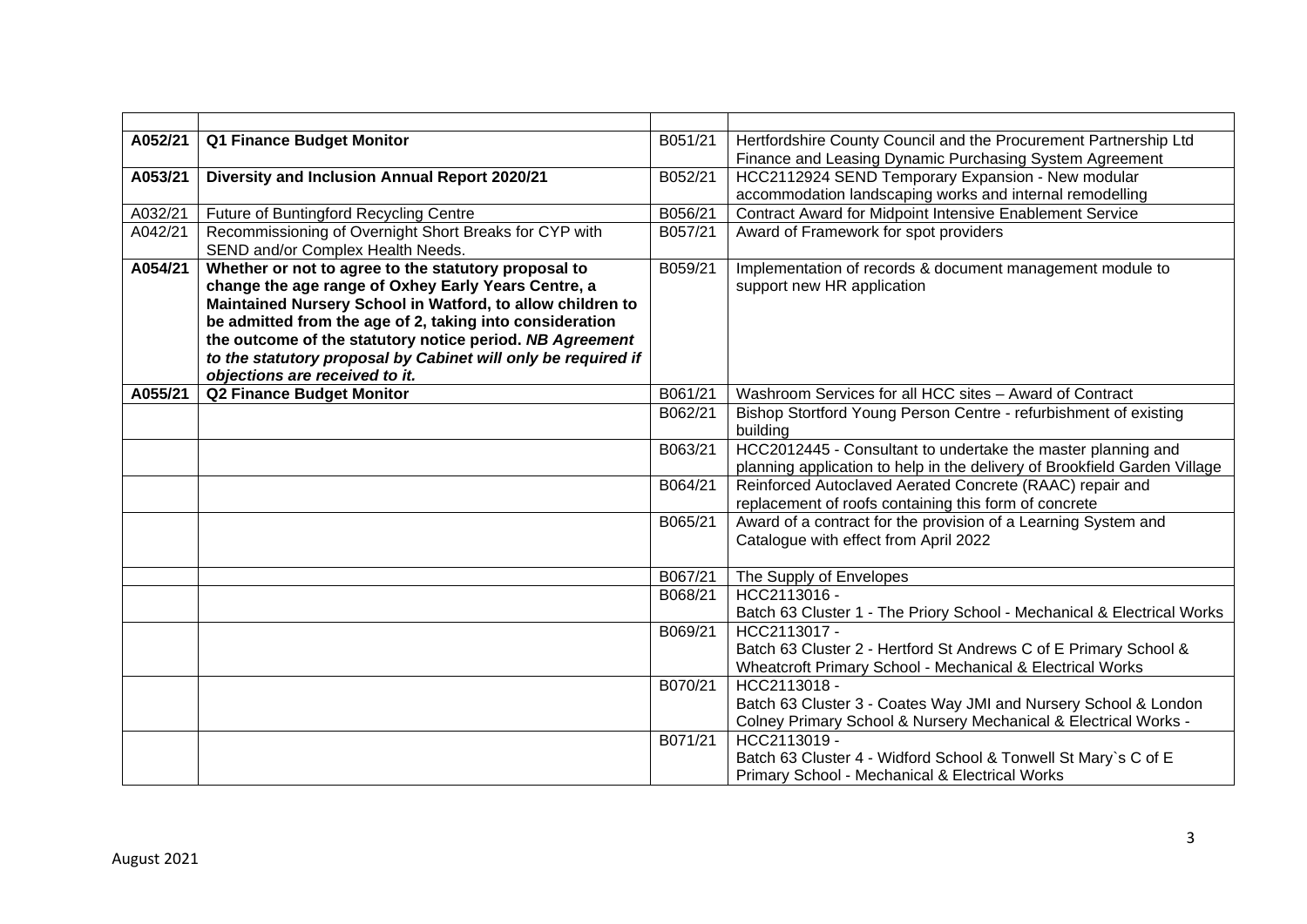| B072/21 | HCC2113020 - Batch 63 Cluster 5 - South Hill Primary School -          |
|---------|------------------------------------------------------------------------|
|         | <b>Mechanical &amp; Electrical Works</b>                               |
| B073/21 | HCC2113005 -                                                           |
|         | Batch 66 Cluster 1 Commonswood School, Welwyn Garden City -            |
|         | Roofing Works                                                          |
| B074/21 | HCC2113006 -                                                           |
|         | Batch 66 Cluster 2 Roger de Clare C of E (VC) First & Nursery School,  |
|         | Puckeridge - Roofing Works                                             |
| B075/21 | HCC2113007 -                                                           |
|         | Batch 59 Cluster 1 Ickleford Primary School, Ickleford - Roofing Works |
| B076/21 | HCC2113008 - Batch 59 Cluster 2 Ashlyns School, Berkhamsted -          |
|         | <b>Roofing Works</b>                                                   |
| B077/21 | The Provision of a Catalogue Printing Service for Herts FullStop       |
| B078/21 | The Supply Pulpboard                                                   |
| B079/21 | The Supply of Laminating Poches                                        |
| B080/21 | Recommissioning of Overnight Short Breaks for CYP with SEND            |
|         | and/or Complex Health Needs.                                           |
| B081/21 | Approval of Queens Green Canopy funding for Hertfordshire County       |
|         | Council & support for external group planting                          |
| B082/21 | Potential extension to the Highways Weston Hills Inspection and        |
|         | Maintenance Services Contract                                          |
| B083/21 | Award of Council Tax Review Framework Contract                         |
| B084/21 | Whether or not to hold a public consultation on a proposal to          |
|         | close the residential provision at Falconer School, Bushey, a          |
|         | community special school, from September 2022                          |
| B085/21 | Provision of a dynamic Purchase System for School Coach and            |
|         | <b>Local Bus Operators</b>                                             |
| B086/21 | Eastern Playing Fields - Extra Care Housing Developer selection        |
| B087/21 | Commence procurement activity for electronic document records          |
|         | management software following review of existing solution.             |
| B089/21 | Provision of consultancy services to adult care services               |
|         | construction projects                                                  |
| B090/21 | To approve funding for a new Communication and Autism school           |
|         | at the former Sunnybank school site in Potters Bar to open from        |
|         | September 2023                                                         |
| B091/21 | Whether or not to agree to the statutory proposal to change the        |
|         | age range of Oxhey Early Years Centre, a Maintained Nursery            |
|         | School in Watford, to allow children to be admitted from the age       |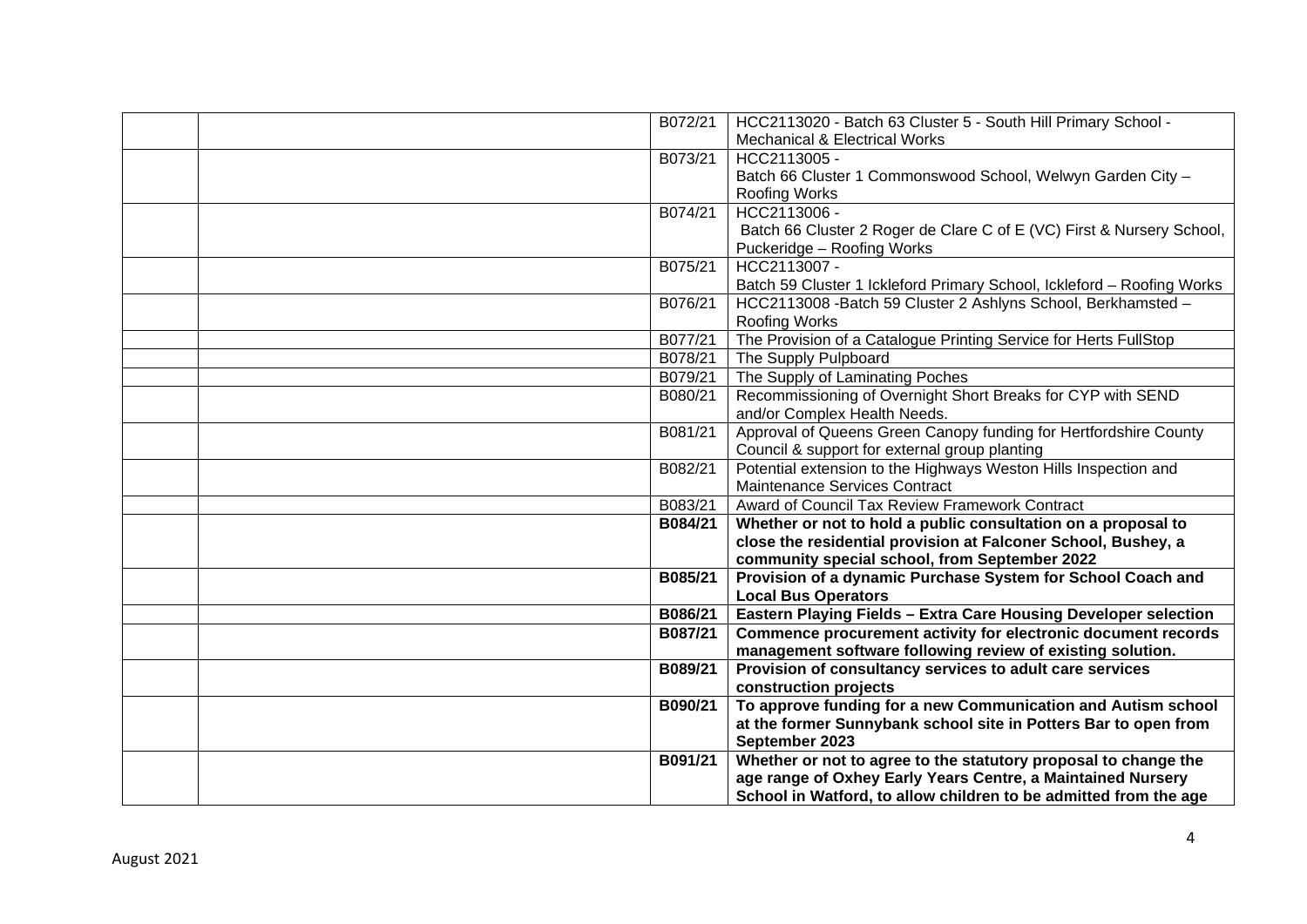|  | $\mid$ of 2, taking into consideration the outcome of the statutory notice<br>period. NB Agreement to the statutory proposal by Cabinet will |
|--|----------------------------------------------------------------------------------------------------------------------------------------------|
|  | only be required if objections are received to it.                                                                                           |

**\*\*** The address from which, subject to any prohibition or restriction on their disclosure, copies of, or extracts from, any document listed is available from County Hall, Pegs Lane, Hertford. SG13 8DE. Other documents relevant to these matters may be submitted to the decision maker. To request details of such documents (if any) as they become available, contact Deborah Jeffery, Assistant Manager, Democratic Services by email (Deborah.jeffery@hertfordshire.gov.uk) or phone (01992 555563)

\*\*\* In accordance with Regulation 10(1) of The Local Authorities (Executive Arrangements) (Meetings and Access to Information) (England) Regulations 2012 (the '2012 Regulations') these items of business will be considered by Cabinet at its meeting 13 May 2019. Notices issued, as required by the 2012 Regulations, can be viewed at https://democracy.hertfordshire.gov.uk/mgCalendarMonthView.aspx?GL=1&bcr=1

ᵻᵻ Documents to be considered by the Cabinet are published on the Councils website at https://democracy.hertfordshire.gov.uk/mgCalendarMonthView.aspx?GL=1&bcr=1

 $\ddagger$ ‡ Grounds for exemption are: -

- (a) where the decision is a decision taken under the Special Urgency provisions in Annex 4 of the Constitution
- (b) where the Chief Executive certifies that implementation of the decision is critical for service delivery
- (c) where the Chief Legal Officer certifies that the Council would be likely to suffer legal prejudice from a delay in implementation of the decision resulting from the decision being Called-In
- (d) where the Director of Resources certifies that the Council would be likely to suffer financial prejudice from a delay in implementation of the decision resulting from the decision being Called-In
- (e) where the Chief Legal Officer certifies that a delay in implementation of the decision resulting from the decision being Called-In would result in the decision being incapable of implementation or meaningful implementation
- (f) where the decision results from consideration of a recommendation or report from the OSC or any sub-committee or Topic Group of the OSC
- (g) where the decision results from a reference back decision by Overview and Scrutiny Committee; or
- (h) where the decision is a recommendation to Full Council;
- (i) where the Call-In period has expired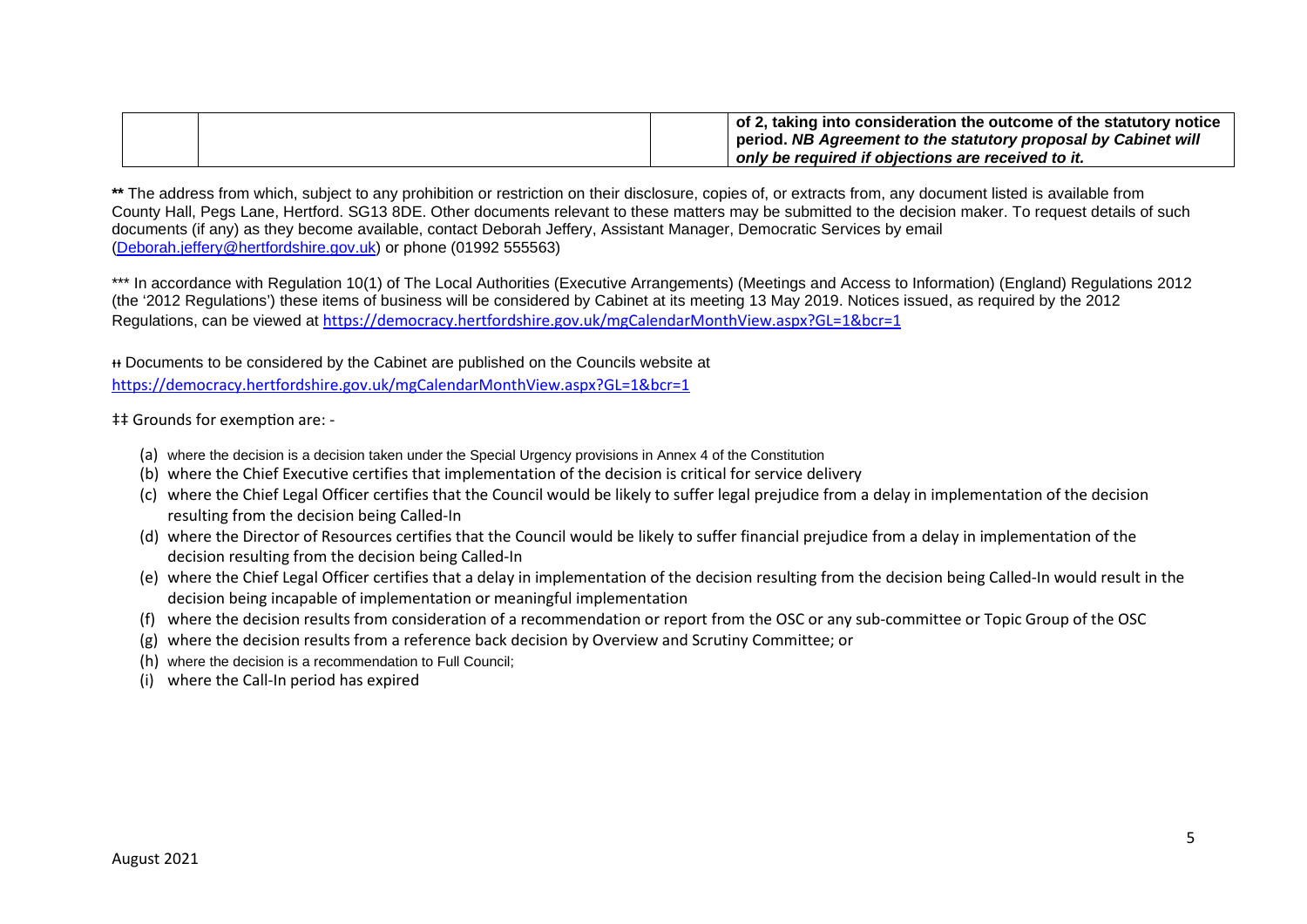# **PART A: DECISIONS BY CABINET NOTE:** NEW ITEMS AND AMENDMENTS ARE SHOWN IN BOLD

| Ref No. | <b>Matter for decision</b>                                                                                                                                                                                                                                                         | <b>Date</b><br>decision to<br>be made | <b>Cabinet Panels</b><br>to be consulted         | <b>Officer contact for</b><br>this matter | Documents to be<br>considered**ff                                                                                                                                                                                      | <b>Exempt from</b><br>the Council's<br>Call-in<br>procedures<br>‡‡ Yes/No |
|---------|------------------------------------------------------------------------------------------------------------------------------------------------------------------------------------------------------------------------------------------------------------------------------------|---------------------------------------|--------------------------------------------------|-------------------------------------------|------------------------------------------------------------------------------------------------------------------------------------------------------------------------------------------------------------------------|---------------------------------------------------------------------------|
| A033/21 | <b>Winter Service</b><br><b>Operational Plan</b><br>(WSOP) 2021/22                                                                                                                                                                                                                 | 20/09/2021                            | Highways &<br>Transport                          | <b>Richard Stacey</b><br>01992 658115     | Report of the Director of<br>Environment & Infrastructure                                                                                                                                                              | <b>No</b>                                                                 |
| A034/21 | Winter Salt Bin Review                                                                                                                                                                                                                                                             | 20/09/2021                            | Highways &<br>Transport                          | <b>Richard Stacey</b><br>01992 658115     | Report of the Director of<br>Environment & Infrastructure                                                                                                                                                              | <b>No</b>                                                                 |
| A037/21 | To agree the School<br><b>Improvement Strategy</b><br>2021-26                                                                                                                                                                                                                      | 20/09/2021                            | Education<br>Libraries &<br>Lifelong<br>Learning | Simon Newland<br>01992 555738             | Report of the Director of<br><b>Children's Services</b>                                                                                                                                                                | <b>No</b>                                                                 |
| A039/21 | Highways service<br>procurement 2024 -<br><b>Proposed Delivery</b><br><b>Model Decision</b>                                                                                                                                                                                        | 20/09/2021                            | Highways &<br><b>Transport</b>                   | Steve Johnson<br>01992 658126             | Report of the Director of<br>Environment & Infrastructure                                                                                                                                                              | <b>No</b>                                                                 |
| A043/21 | Whether to publish a<br>publish statutory<br>notice to enlarge the<br>premises at<br><b>Mandeville Primary</b><br>School,<br>Sawbridgeworth, from<br>September 2023; to<br>agree to the capital<br>costs of that<br>enlargement and<br>approve the<br>application of S106<br>funds | 20/09/2021                            | Education,<br>Libraries & Life<br>Long Learning  | Kate Leahy<br>01992 555864                | Report of the Director of<br><b>Children's Services</b><br>Part I and Part II Report - due to<br>'Information relating to the<br>financial or business affairs of<br>any particular person (including<br>the Council)' | <b>No</b>                                                                 |
| A044/21 | To inform on the<br>proposed pattern of<br>provision and seek                                                                                                                                                                                                                      | 20/09/2021                            | Education,<br>Libraries & Life<br>Long Learning  | Pauline Davis<br>01992 555865             | Report of the Director of<br><b>Children's Services</b>                                                                                                                                                                | <b>No</b>                                                                 |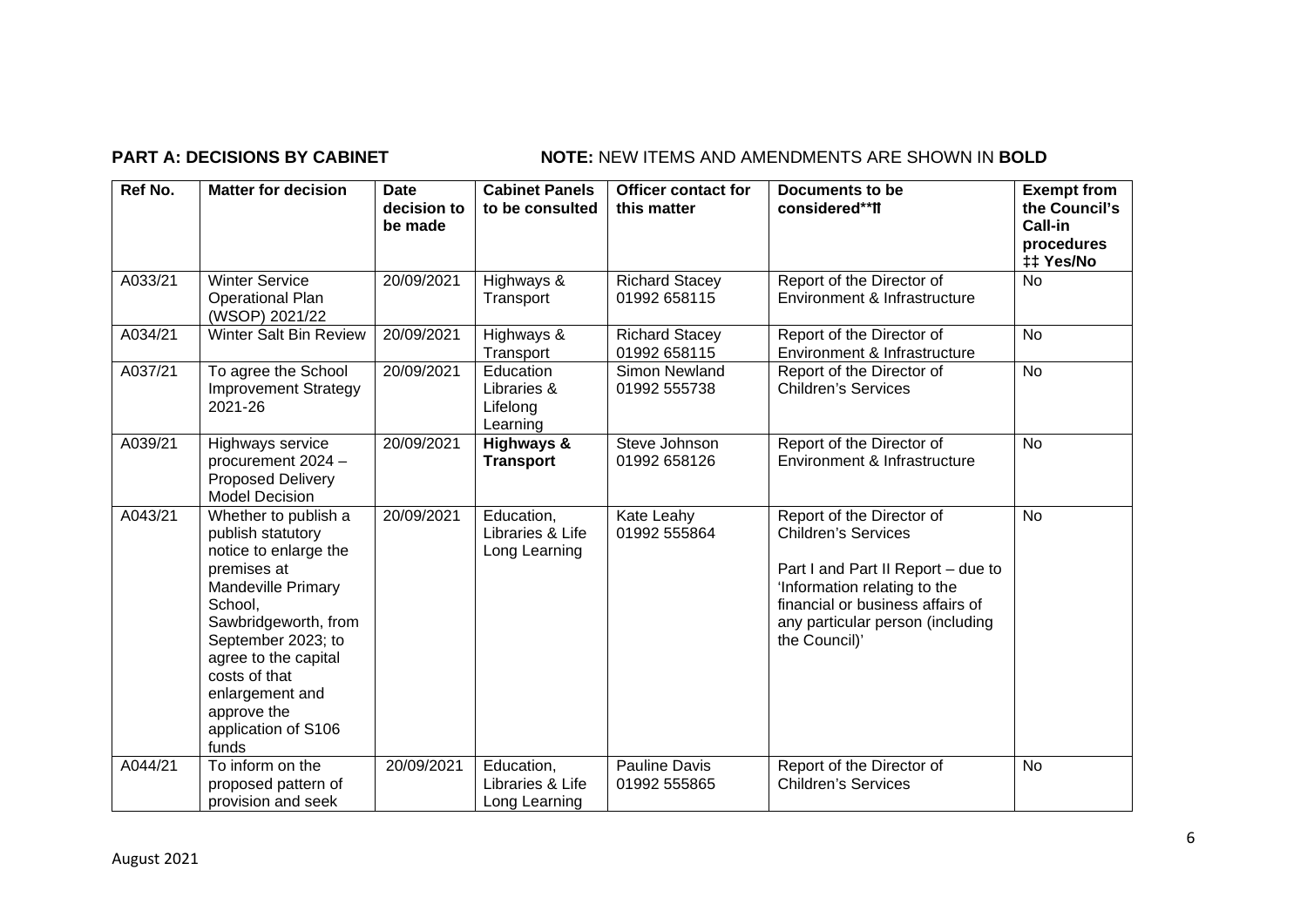|         | agreement to consult<br>on Specialist<br>Resource Provision in<br>mainstream schools<br>(Phase 2 – Primary)                                                                                                             |            |                                                                   |                                      |                                                                |           |
|---------|-------------------------------------------------------------------------------------------------------------------------------------------------------------------------------------------------------------------------|------------|-------------------------------------------------------------------|--------------------------------------|----------------------------------------------------------------|-----------|
| A045/21 | Whether to consult on<br>a proposal to<br>consolidate North<br>Herts ESC onto one<br>site in Letchworth.                                                                                                                | 20/09/2021 | Education,<br>Libraries & Life<br>Long Learning                   | Pauline Davis<br>01992 555865        | Report of the Director of<br><b>Children's Services</b>        | <b>No</b> |
| A046/21 | Whether or not to<br>approve proceeding<br>with a public<br>consultation on a<br>proposal to close<br><b>Wareside C of E</b><br><b>Primary School with</b><br>effect from 31<br><b>August 2022.</b>                     | 20/09/2021 | Education,<br><b>Libraries &amp; Life</b><br><b>Long Learning</b> | <b>Kate Ma</b><br>01992 556669       | <b>Report of the Director of</b><br><b>Children's Services</b> | <b>No</b> |
| A047/21 | Whether or not to<br>approve proceeding<br>with a public<br>consultation on a<br>proposal to close<br><b>Hexton JMI School</b><br>with effect from 31<br><b>August 2022.</b>                                            | 20/09/2021 | Education,<br><b>Libraries &amp; Life</b><br><b>Long Learning</b> | Kate Ma<br>01992 556669              | <b>Report of the Director of</b><br><b>Children's Services</b> | <b>No</b> |
| A048/21 | Whether to approve<br>a non-statutory<br>public consultation<br>on the consolidation<br>of the North Herts<br><b>Education Support</b><br><b>Centre (NH ESC)</b><br>onto one site in<br>Letchworth from<br>Spring 2024. | 20/09/2021 | Education,<br><b>Libraries &amp; Life</b><br><b>Long Learning</b> | <b>Pauline Davis</b><br>01992 555865 | <b>Report of the Director of</b><br><b>Children's Services</b> | <b>No</b> |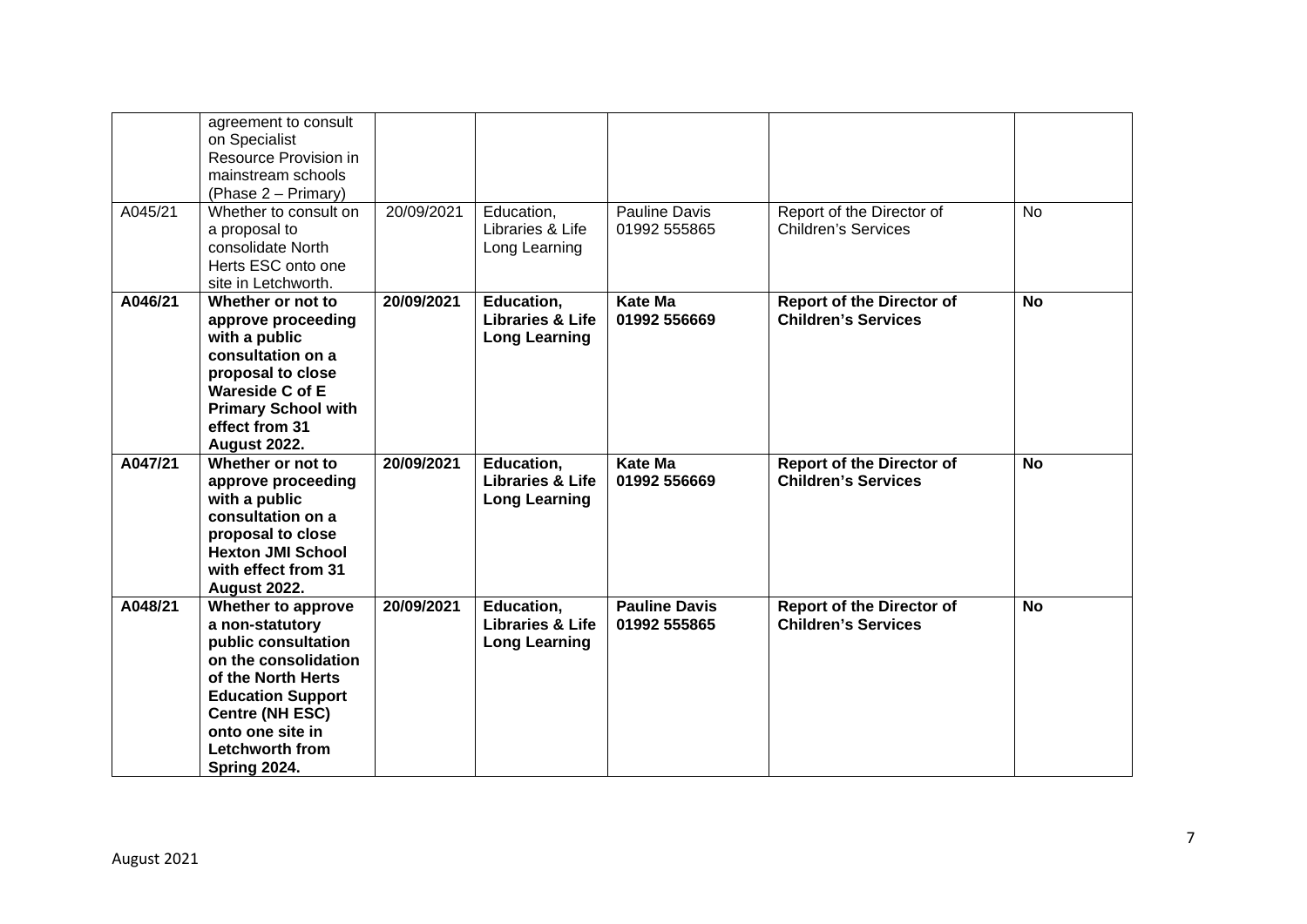| A049/21 | <b>Care Provider</b><br><b>Support Extension</b>                                                                           | 20/09/2021 | <b>Adult Care,</b><br>Health &<br>Wellbeing                                      | Chris Badger,<br>01992 556343         | <b>Report of the Director of Adult</b><br><b>Care Services</b>                                                                                                                                               | <b>No</b> |
|---------|----------------------------------------------------------------------------------------------------------------------------|------------|----------------------------------------------------------------------------------|---------------------------------------|--------------------------------------------------------------------------------------------------------------------------------------------------------------------------------------------------------------|-----------|
| A012/21 | Consider the future of<br>land south of Croft<br>Lane (Norton C),<br>Letchworth                                            | 18/10/2021 | Resources &<br>Performance                                                       | <b>Andrew Edwards</b><br>01992 556007 | Report of the Director of<br><b>Resources</b><br>Part I and Part II Report - due to<br>'Information relating to the<br>financial or business affairs of<br>any particular person (including<br>the Council)' | <b>No</b> |
| A015/21 | Consider the future of<br>Land North of Roysia<br>School, Royston                                                          | 18/10/2021 | Resources and<br>Performance                                                     | James Young<br>01992 556551           | Report of the Director of<br><b>Resources</b><br>Part I and Part II Report - due to<br>'Information relating to the<br>financial or business affairs of<br>any particular person (including<br>the Council)' | <b>No</b> |
| A018/21 | Consider the future of<br>Land at 2B Star Street<br>in connection with the<br>existing library at 87<br>High Street, Ware. | 18/10/2021 | Resources and<br>Performance<br>Education<br>Libraries &<br>Lifelong<br>Learning | Roger Arbon<br>01992 588052           | Report of the Director of<br><b>Resources</b><br>Part I and Part II Report - due to<br>'Information relating to the<br>financial or business affairs of<br>any particular person (including<br>the Council)' | <b>No</b> |
| A035/21 | Winter Footway<br>Strategy                                                                                                 | 18/10/2021 | Highways &<br>Transport                                                          | <b>Richard Stacey</b>                 | Report of the Director of<br>Environment & Infrastructure                                                                                                                                                    | <b>No</b> |
| A036/21 | <b>Hertfordshire County</b><br><b>Council's Admission</b><br>Arrangements for<br>2023/24                                   | 18/10/2021 | Education<br>Libraries &<br>Lifelong<br>Learning                                 | Jayne Abery<br>01992 588785           | Report of the Director of<br><b>Children's Services</b>                                                                                                                                                      | <b>No</b> |
| A40/21  | Approval for capital<br>funding delivery of<br><b>Public Sector</b><br>Decarbonisation<br><b>Works Scheme Works</b>        | 18/10/2021 | The<br>Environment                                                               | <b>Julie Greaves</b><br>01992 555580  | Report of the Director of<br>Environment & Infrastructure                                                                                                                                                    | <b>No</b> |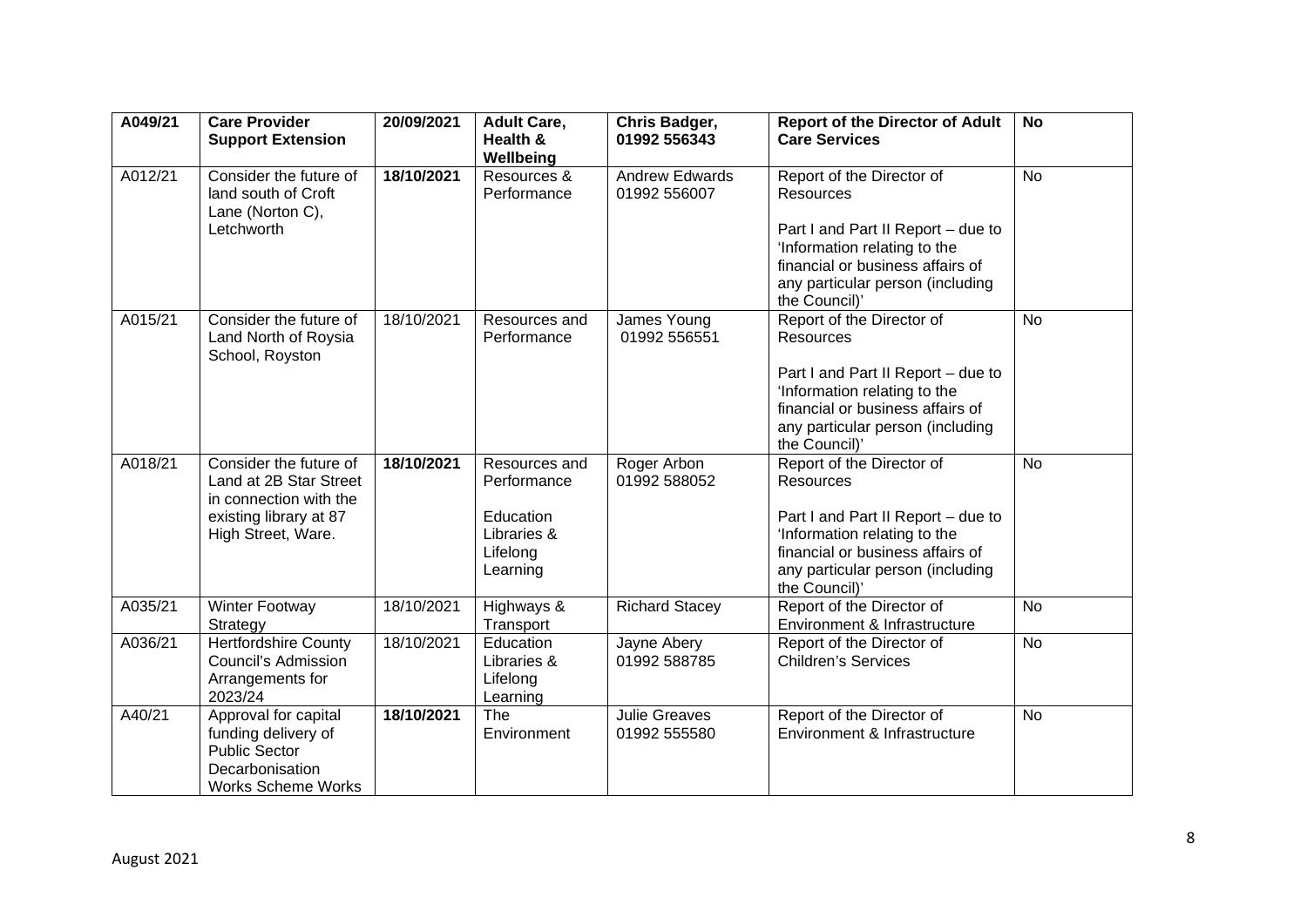|         | for Hertfordshire<br><b>County Council</b>                                                                        |                                                                        |                                                                                                                                            |                                         |                                                                |           |
|---------|-------------------------------------------------------------------------------------------------------------------|------------------------------------------------------------------------|--------------------------------------------------------------------------------------------------------------------------------------------|-----------------------------------------|----------------------------------------------------------------|-----------|
| A041/21 | Approval to consult on<br>the SEND Strategy<br>2022 - 2025                                                        | 18/10/2021                                                             | Adult Care,<br>Health &<br>Wellbeing<br>Children, Young<br>People &<br><b>Families</b><br>Education<br>Libraries &<br>Lifelong<br>Learning | Jo Fisher<br>01992 588604               | Report of the Director of<br><b>Children's Services</b>        | <b>No</b> |
| A050/21 | <b>Adult Care Services</b><br><b>Gypsy &amp; Traveller</b><br><b>Section: Allocations</b><br><b>Policy Review</b> | 18/10/2021                                                             | <b>Adult Care,</b><br>Health &<br>Wellbeing                                                                                                | <b>Steven Lee-Foster,</b>               | <b>Report of the Director of Adult</b><br><b>Care Services</b> | No        |
| A051/21 | The approval and<br>adoption of the<br><b>County Council's</b><br><b>Covid-19 Recovery</b><br><b>Strategy</b>     | <b>Cabinet</b><br>18/10/2021<br>County<br><b>Council</b><br>19/10/2021 | <b>Resources &amp;</b><br>Performance                                                                                                      | <b>George Soderberg</b><br>01992 555209 | <b>Report of the Director of</b><br><b>Resources</b>           | <b>No</b> |
| A052/21 | Q1 Finance Budget<br><b>Monitor</b>                                                                               | 18/10/2021                                                             | <b>Resources &amp;</b><br>Performance                                                                                                      | <b>Scott Walker</b><br>01992 555273     | <b>Report of the Director of</b><br><b>Resources</b>           | <b>No</b> |
| A053/21 | <b>Diversity and</b><br><b>Inclusion Annual</b><br><b>Report 2020/21</b>                                          | 18/10/2021                                                             | <b>Resources &amp;</b><br>Performance                                                                                                      | <b>Faizal Hakim</b><br>01992 555472     | <b>Report of the Director of</b><br><b>Resources</b>           | <b>No</b> |
| A032/21 | Future of Buntingford<br><b>Recycling Centre</b>                                                                  | 15/11/2021                                                             | The<br>Environment                                                                                                                         | Matt King<br>01992 556207               | Report of the Director of<br>Environment & Infrastructure      | <b>No</b> |
| A042/21 | Recommissioning of<br>Overnight Short<br>Breaks for CYP with<br>SEND and/or Complex<br>Health Needs.              | 15/11/2021                                                             | Children, Young<br>People &<br>Families                                                                                                    | Julie Reddish<br>01438 845433           | Report of the Director of<br><b>Children's Services</b>        | <b>No</b> |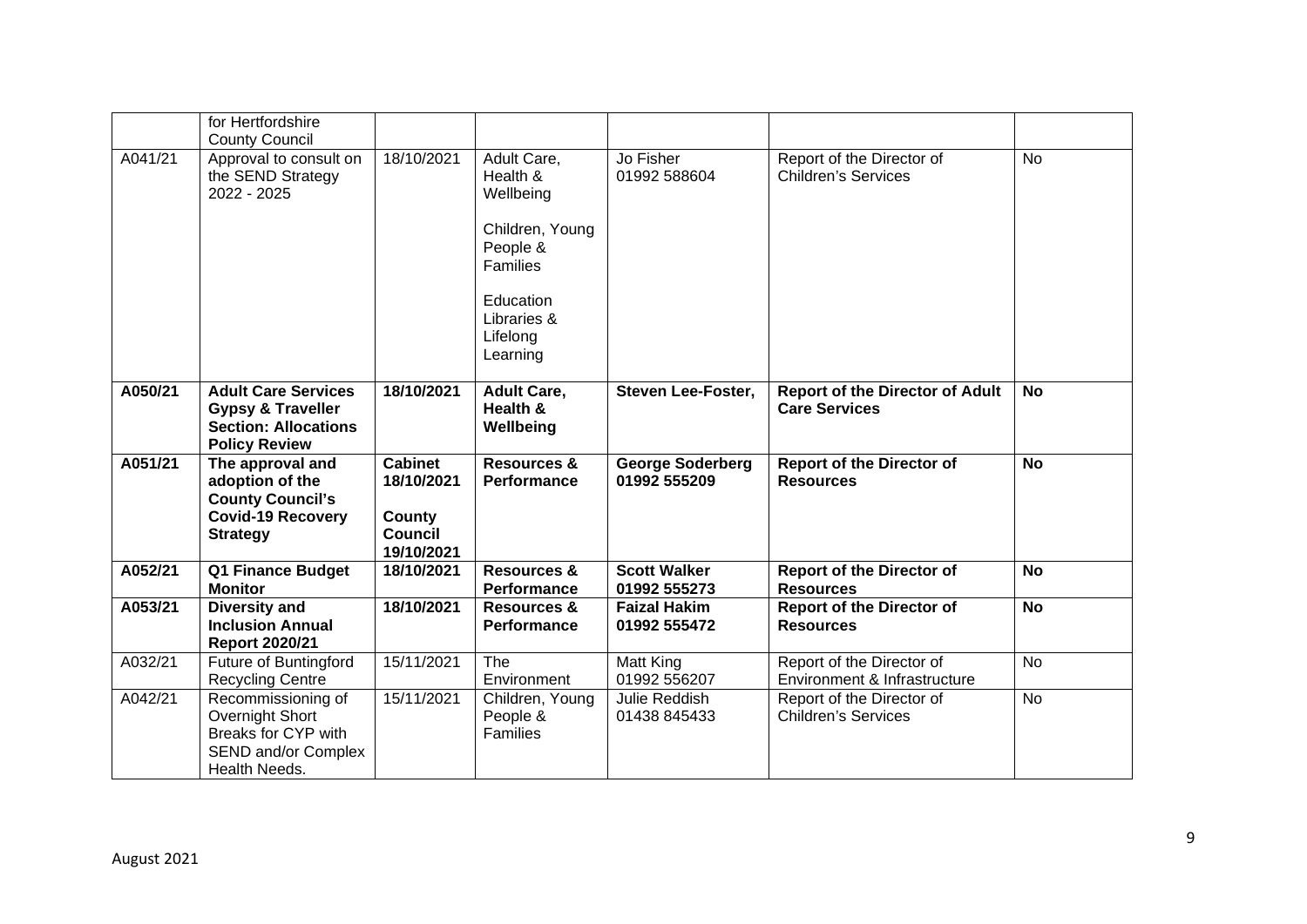| A054/21 | Whether or not to<br>agree to the<br>statutory proposal to<br>change the age<br>range of Oxhey Early<br>Years Centre, a<br><b>Maintained Nursery</b><br><b>School in Watford, to</b><br>allow children to be<br>admitted from the<br>age of 2,<br>taking into<br>consideration the<br>outcome of the<br>statutory notice<br>period.<br><b>NB Agreement to the</b><br>statutory proposal<br>by Cabinet will only<br>be required if<br>objections are<br>received to it. | 15/11/2021 | Education,<br><b>Libraries &amp; Life</b><br><b>Long Learning</b> | <b>David Shevlane</b><br>01992 556199 | <b>Report of the Director of</b><br><b>Children's Service</b> | <b>No</b> |
|---------|------------------------------------------------------------------------------------------------------------------------------------------------------------------------------------------------------------------------------------------------------------------------------------------------------------------------------------------------------------------------------------------------------------------------------------------------------------------------|------------|-------------------------------------------------------------------|---------------------------------------|---------------------------------------------------------------|-----------|
| A055/21 | <b>Q2 Finance Budget</b><br>Monitor                                                                                                                                                                                                                                                                                                                                                                                                                                    | 13/12/2021 | <b>Resources &amp;</b><br>Performance                             | <b>Scott Walker</b><br>01992 555273   | <b>Report of the Director of</b><br><b>Resources</b>          | No        |

# **Membership of Cabinet**

| <b>Stella Nash</b>     | <b>Adult Care, Health &amp; Wellbeing</b>            | <b>Richard Roberts</b> | <b>Leader of The Council</b>                |
|------------------------|------------------------------------------------------|------------------------|---------------------------------------------|
| <b>Teresa Heritage</b> | <b>Children, Young People &amp; Families</b>         | <b>Morris Bright</b>   | <b>Public Health &amp; Community Safety</b> |
| <b>Terry Douris</b>    | <b>Education, Libraries &amp; Life Long Learning</b> | <b>Bob Deering</b>     | <b>Resources &amp; Performance</b>          |
| <b>Stephen Boulton</b> | <b>Growth, Infrastructure &amp; Planning</b>         | <b>Eric Buckmaster</b> | <b>The Environment</b>                      |
| <b>Phil Bibby</b>      | <b>Highways &amp; Transport</b>                      |                        |                                             |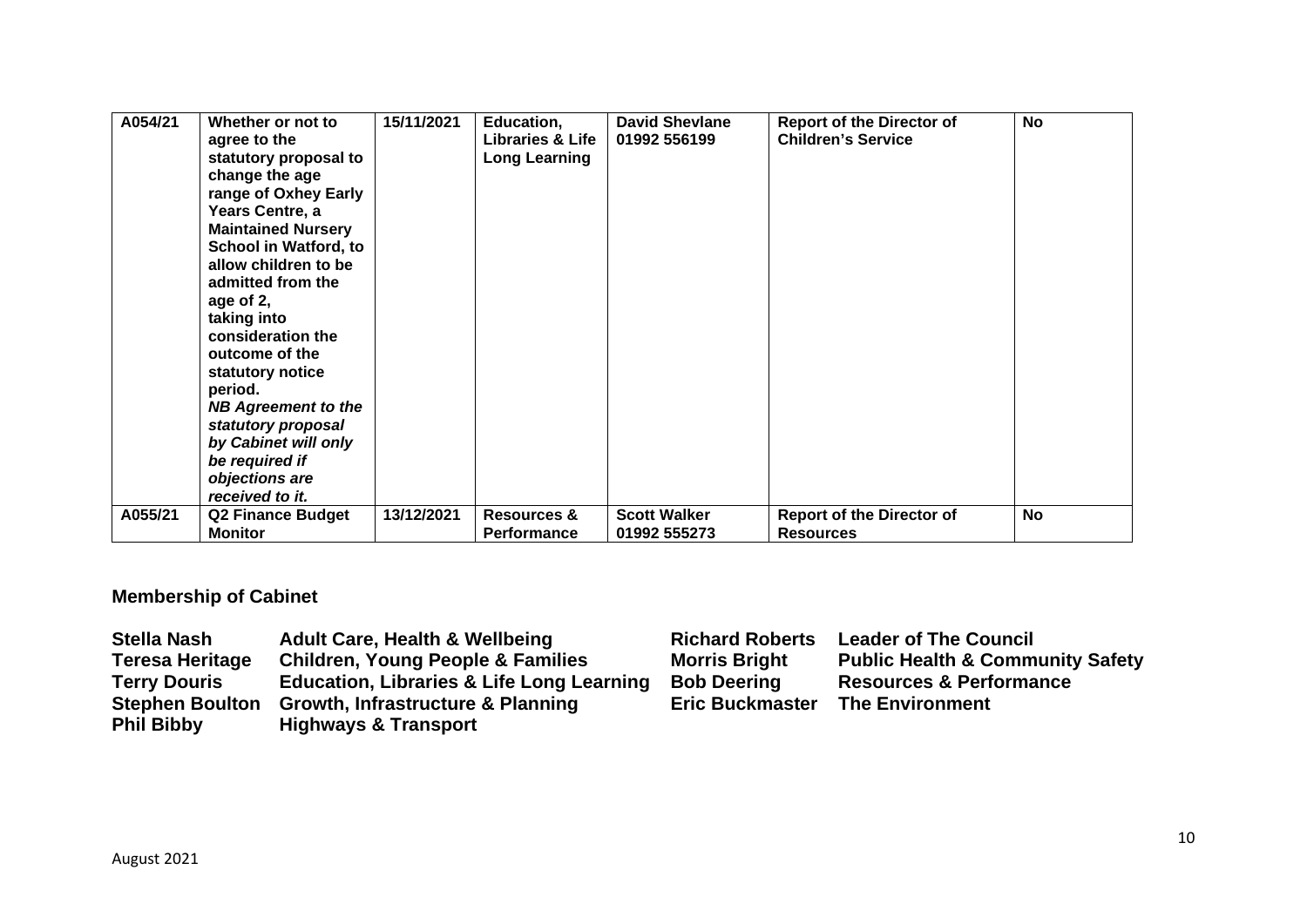\*\*\* In accordance with Regulation 10(1) of The Local Authorities (Executive Arrangements) (Meetings and Access to Information) (England) Regulations 2012 (the '2012 Regulations') this item of business will be considered by Cabinet at its meeting 12 July 2021. Notices issued, as required by the 2012 Regulations, can be viewed at Decisions | Hertfordshire County Council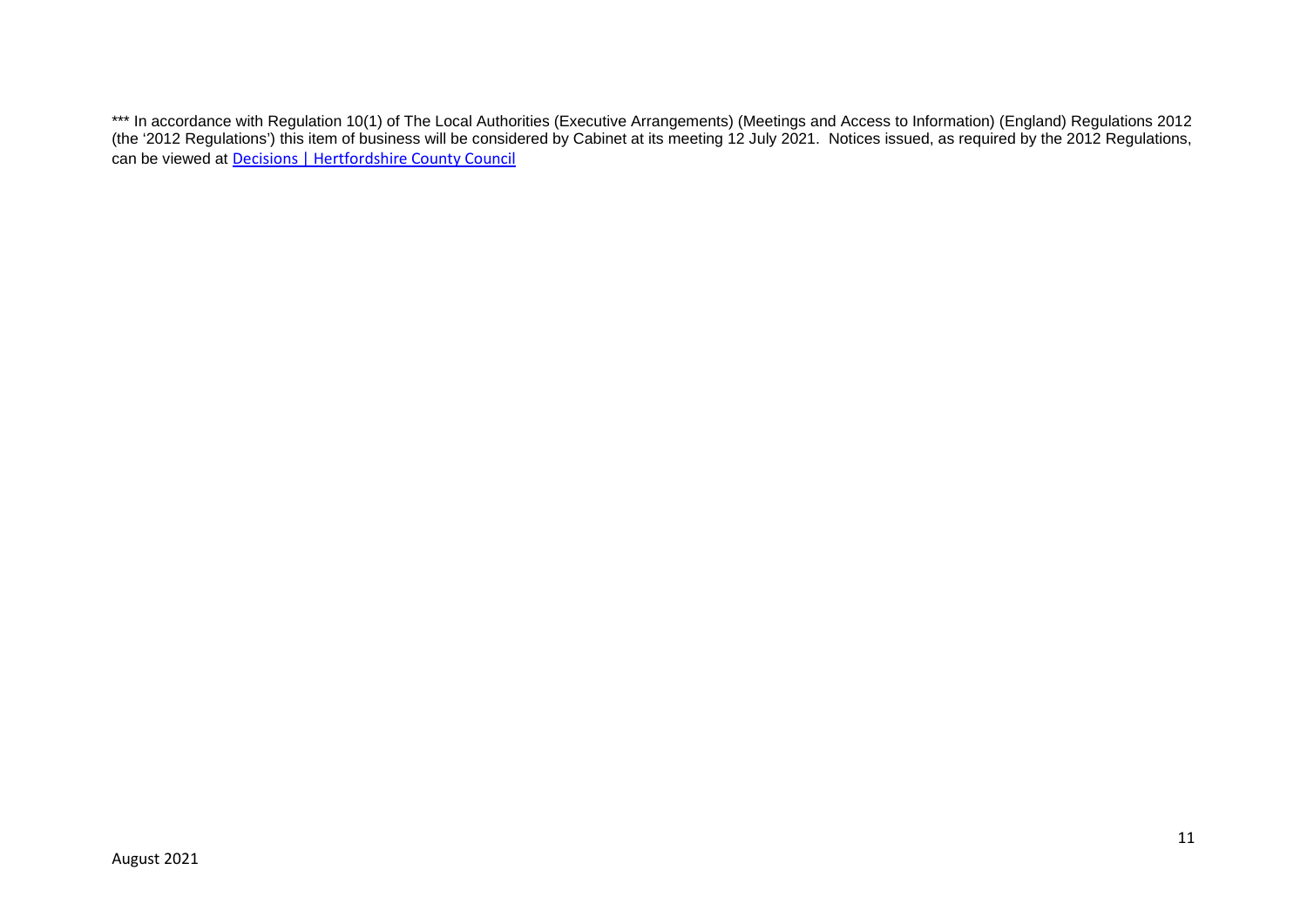## **PART B: DECISIONS BY CHIEF OFFICERS** NOTE: NEW ITEMS AND AMENDMENTS ARE SHOWN IN BOLD

| <b>Ref No</b> | <b>Issue for Decision</b>                                                                                                    | <b>Name and Title</b><br>of Decision<br><b>Maker</b>                               | Date, or<br>period<br>within<br>which,<br>decision to<br>be made | <b>Cabinet</b><br>Panels to be<br>consulted | <b>Officer contact for</b><br>this matter | Documents to<br>be considered <sup>1</sup> | <b>Exempt</b><br>from the<br>Council's<br>Call-In<br><b>Procedures</b><br>Yes / No |
|---------------|------------------------------------------------------------------------------------------------------------------------------|------------------------------------------------------------------------------------|------------------------------------------------------------------|---------------------------------------------|-------------------------------------------|--------------------------------------------|------------------------------------------------------------------------------------|
| B001/21       | <b>Traffic Regulation</b><br>Orders - various (see<br>attached Schedule<br>Appendix 1)                                       | Mark Kemp<br>Director<br>Environment and<br>Infrastructure                         | During the<br>period of this<br>Forward Plan                     |                                             | Mark Kemp<br>01992 555206                 | Reports from<br><b>Lead Officers</b>       | No                                                                                 |
| B053/19       | Approval to the sale of<br>45A Grange Road,<br><b>Bishops Stortford and</b><br>land adjoining                                | <b>Emily White</b><br><b>Head of Strategic</b><br>Asset<br>Management &<br>Estates | August 2021<br>(was July<br>2021)                                |                                             | <b>Andrew Edwards</b><br>01992 556007     | Report                                     | No                                                                                 |
| B018/20       | HCC2011970 -<br><b>Bishops Stortford</b><br>North Secondary -<br>Design & Build<br>Contract in respect of<br>new build works | Sass Pledger<br><b>Assistant Director</b><br>Property                              | August 2021<br>(was July<br>2021)                                |                                             | Jackie Aldridge<br>01992 588138           | See Note 2 below                           | No                                                                                 |
| B076/20       | Framework<br>Agreement for<br>the Supply of Cut<br>Paper & Card Size A3<br>& A4                                              | Glenn Facey<br>Head of Herts<br>FullStop                                           | September<br>2021 (was<br>June 2021)                             |                                             | <b>Jake Grieves</b><br>01707 292498       | See Note 2 below                           | <b>No</b>                                                                          |

<sup>&</sup>lt;sup>1</sup> The address from which, subject to any prohibition or restriction on their disclosure, copies of, or extracts from, any document listed is available is County Hall, Pegs Lane, Hertford, SG13 8DE. Other documents relevant to these matters may be submitted to the decision maker. To request details of such documents (if any) as they become available contact Deborah Jeffery, Assistant Manager, Democratic Services by email (deborah.jeffery@hertfordshire.gov.uk) or phone (01992 555563).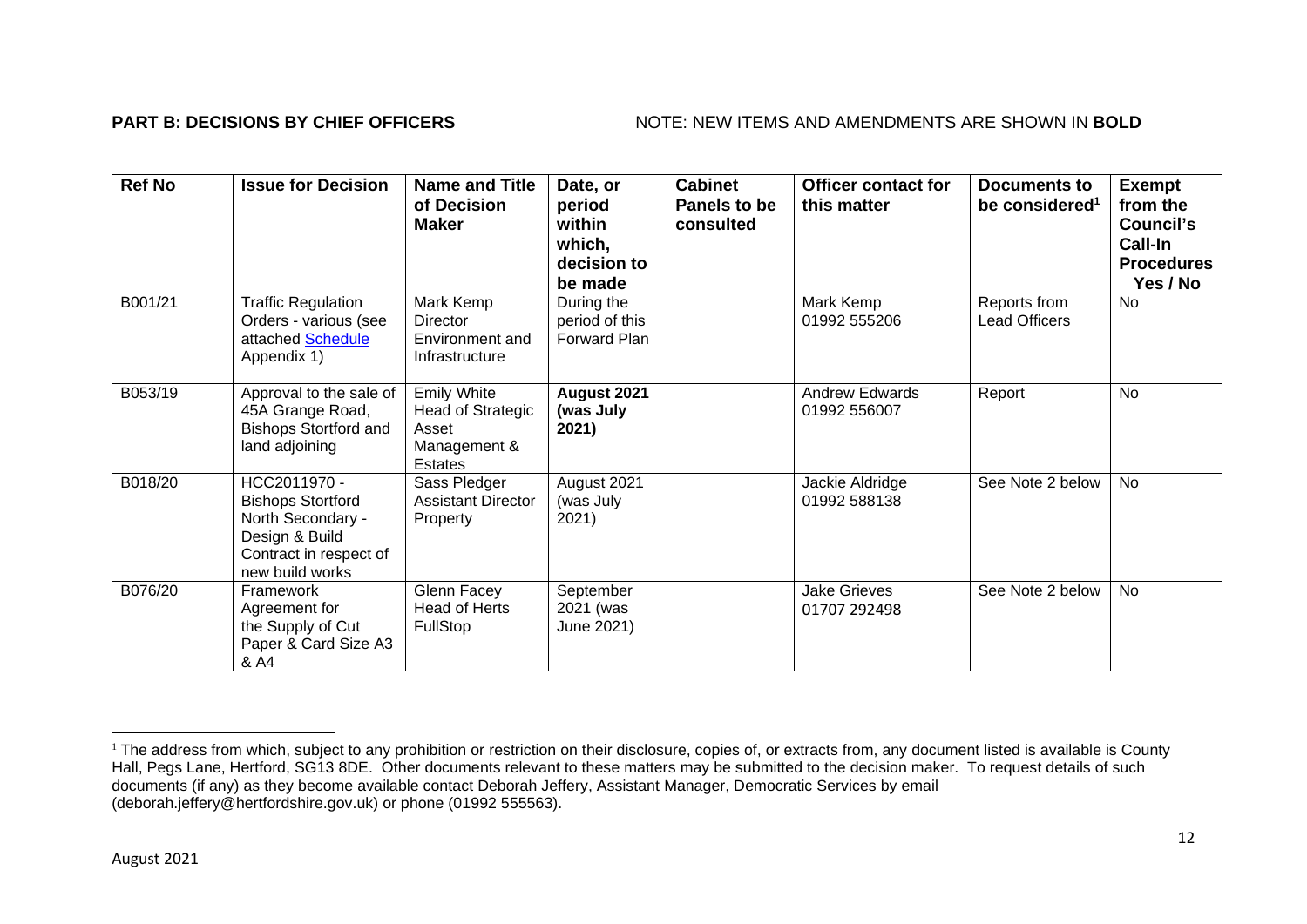| B093/20 | HCC2012494 -<br>Relocation of the<br>Blues Pre-school to<br>land at Cox's<br>Gardens, Bishops<br>Stortford. Temporary<br>Mobile Building. | Sass Pledger<br><b>Assistant Director</b><br>Property | <b>September</b><br>2021 (was<br><b>August 2021)</b> | Jackie Aldridge<br>01992 588138       | See note 2 below | <b>No</b> |
|---------|-------------------------------------------------------------------------------------------------------------------------------------------|-------------------------------------------------------|------------------------------------------------------|---------------------------------------|------------------|-----------|
| B003/21 | Approval to the sale of<br>part of the Land at<br><b>Onslow St Audrey's</b><br>School, Hatfield                                           | Scott Crudgington<br>Director of<br><b>Resources</b>  | <b>September</b><br>2021 (was<br><b>July 2021)</b>   | Sharon Roskilly<br>01992 555988       | See note 4 below | <b>No</b> |
| B006/21 | Approval to the terms<br>of sale for Former<br><b>Highway Maintenance</b><br>Depot, Station Road,<br>Watton at Stone                      | Scott Crudgington<br>Director of<br><b>Resources</b>  | September<br>2021 (was<br>June 2021)                 | <b>Andrew Edwards</b><br>01992 556007 | See Note 4 below | <b>No</b> |
| B007/21 | Approval to the terms<br>of sale for Land at<br>Foxgrove Path, South<br>Oxhey                                                             | Scott Crudgington<br>Director of<br><b>Resources</b>  | September<br>2021 (was<br><b>July 2021)</b>          | John Doyle<br>01992 556896            | See Note 4 below | No        |
| B008/21 | Approval to the terms<br>of sale for Former<br>Little Furze JMI<br>School, Gosforth<br>Lane, South Oxhey                                  | Scott Crudgington<br>Director of<br><b>Resources</b>  | <b>September</b><br>2021 (was<br><b>July 2021)</b>   | John Doyle<br>01992 556896            | See Note 4 below | <b>No</b> |
| B011/21 | Land and building at<br>Meadowbank,<br>Alexandra Road,<br>Kings Langley -<br>Appropriation to Adult<br><b>Care Services</b>               | Scott Crudgington<br>Director of<br><b>Resources</b>  | September<br>2021 (was<br><b>July 2021)</b>          | Carolyn Clark<br>01992 555280         | Report           | No        |
| B012/21 | HCC2012582 -<br>Refurbishment of a<br>former adult care<br>home to provide<br>accommodation for<br>Looked After Children                  | Sass Pledger<br><b>Assistant Director</b><br>Property | <b>September</b><br>2021 (was<br><b>August 2021)</b> | Jackie Aldridge<br>01992 588138       | Report           | <b>No</b> |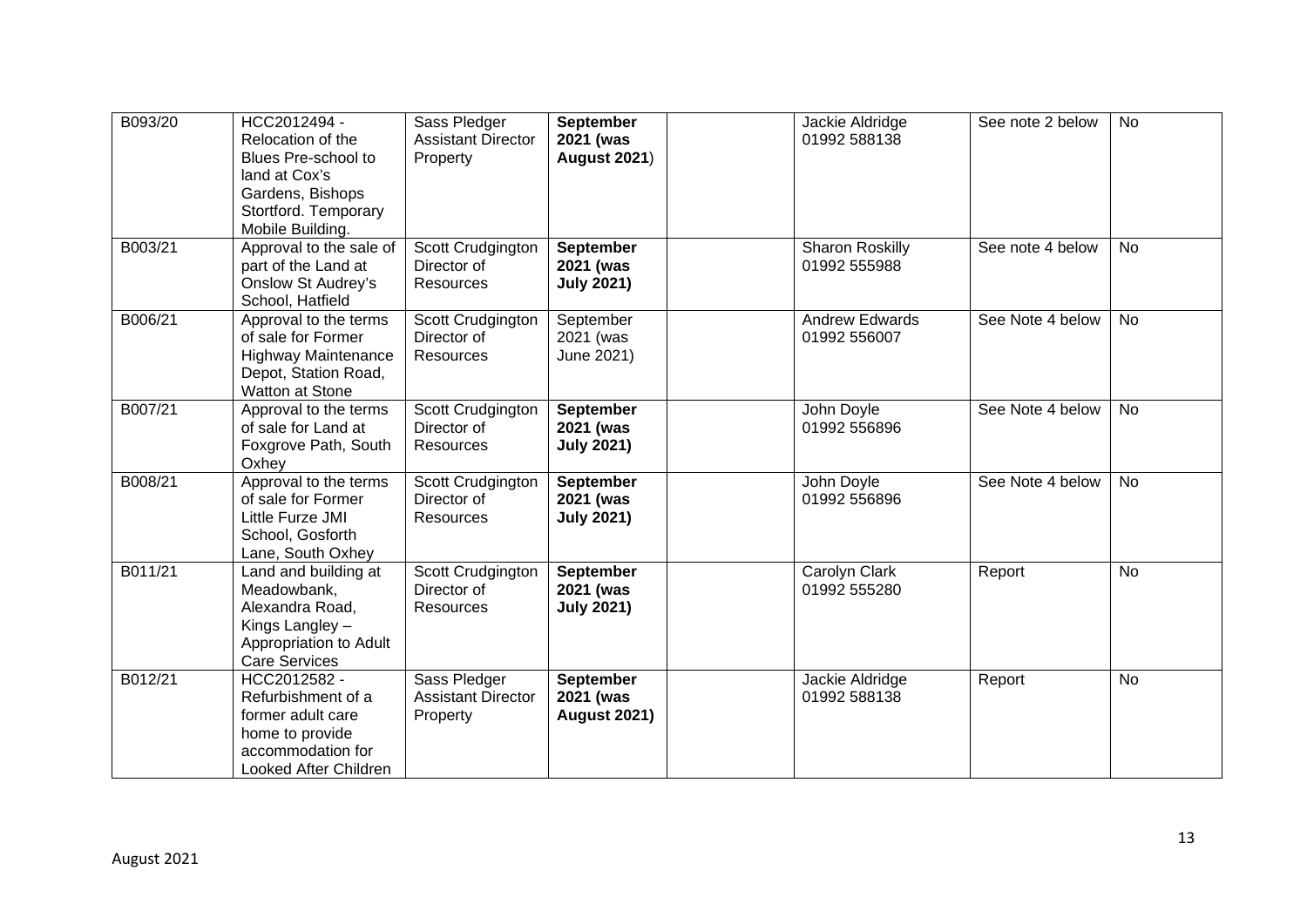| B019/21 | HCC2112728 - Re-Fit<br>of Hertfordshire<br><b>County Council</b><br><b>Stevenage Offices</b>                                            | Sass Pledger<br>Asst Director-<br>Property                           | August 2021<br>(was July<br>2021)                    | Michael Cunningham<br>01992 556658 | See Note 2 below | <b>No</b> |
|---------|-----------------------------------------------------------------------------------------------------------------------------------------|----------------------------------------------------------------------|------------------------------------------------------|------------------------------------|------------------|-----------|
| B026/21 | Single Tender Action<br>for Midpoint Intensive<br><b>Enablement Service</b>                                                             | Mark Harvey<br>Operations<br>Director - Adult<br><b>Disabilities</b> | August 2021<br>(was July<br>2021)                    | James Salmon<br>01438 844152       | Report           | <b>No</b> |
| B030/21 | <b>HCC2112744 - Care</b><br>Provider for new care<br>home development at<br>Little Furze, South<br>Oxhey                                | Sass Pledger<br>Asst Director-<br>Property                           | <b>September</b><br>2021 (was<br><b>August 2021)</b> | Jackie Aldridge<br>01992 588138    | See Note 2 below | <b>No</b> |
| B037/21 | Approval of Enabling<br>Agreement and<br>surrender of lease of<br>land at Onslow St<br>Audrey's School,<br>Hatfield                     | Scott Crudgington<br>Director of<br>Resources                        | <b>September</b><br>2021 (was<br><b>July 2021)</b>   | Sharon Roskilly 01992<br>555988    | See Note 2 below | <b>No</b> |
| B038/21 | Approval of the final<br>terms of the 125-year<br>peppercorn lease for<br>the new special<br>school at Woodside,<br>Welwyn Garden City. | Scott Crudgington<br>Director of<br><b>Resources</b>                 | August 2021<br>(was July<br>2021)                    | Sharon Roskilly 01992<br>555988    | See Note 2 below | No        |
| B044/21 | The Supply of<br><b>Catering Disposables</b>                                                                                            | Glenn Facey<br><b>Head of Herts</b><br>FullStop                      | September<br>2021 (was<br>June 2021)                 | Glenn Facey<br>01707 292364        | See Note 2 below | <b>No</b> |
| B045/21 | The Supply of Steel<br>Lockers                                                                                                          | <b>Glenn Facey</b><br><b>Head of Herts</b><br>FullStop               | August 2021<br>(was July<br>2021)                    | Glenn Facey<br>01707 292364        | See Note 2 below | <b>No</b> |
| B046/21 | Provision of Tree<br><b>Work Services</b>                                                                                               | <b>Glenn Facey</b><br><b>Head of Herts</b><br>FullStop               | August 2021<br>(was July<br>2021)                    | Paul Bishop<br>01707292384         | See Note 2 below | <b>No</b> |
| B049/21 | Demolition of the<br><b>Former Little Furze</b><br>Primary School, South<br>Oxhey.                                                      | Sass Pledger<br><b>Asst Director</b><br>Property                     | August 2021<br>(was June<br>2021)                    | Jackie Aldridge<br>01992 588138    | See Note 2 below | <b>No</b> |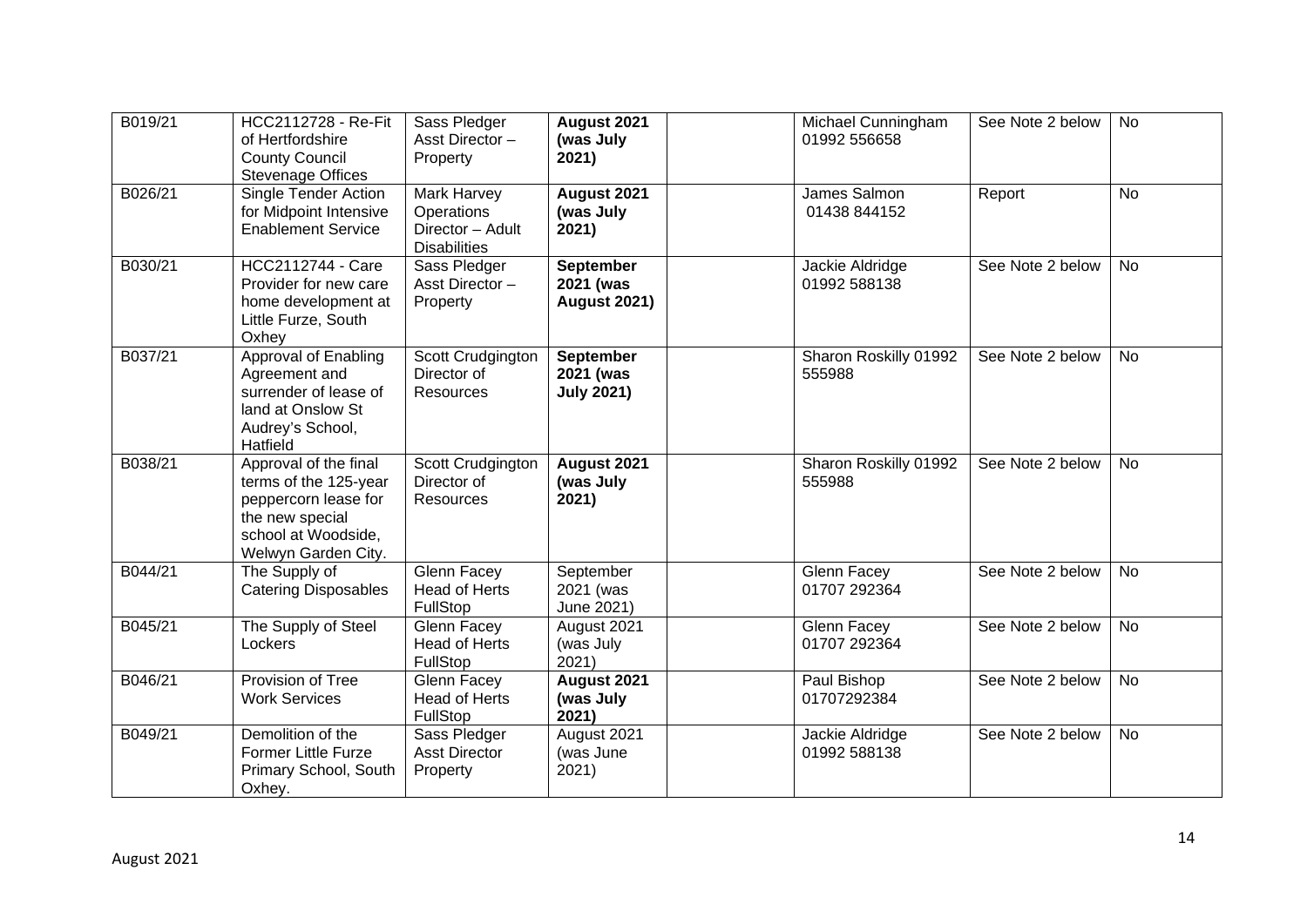| B051/21 | <b>Hertfordshire County</b><br>Council and the<br>Procurement<br>Partnership Ltd<br>Finance and Leasing<br><b>Dynamic Purchasing</b><br>System Agreement | Glenn Facey<br><b>Head of Herts</b><br>FullStop                           | August 2021<br>(was June<br>2021)                    | <b>Jake Grieves</b><br>01707 292498 | See Note 2 below | <b>No</b> |
|---------|----------------------------------------------------------------------------------------------------------------------------------------------------------|---------------------------------------------------------------------------|------------------------------------------------------|-------------------------------------|------------------|-----------|
| B052/21 | <b>HCC2112924 SEND</b><br><b>Temporary Expansion</b><br>- New modular<br>accommodation<br>landscaping works<br>and internal<br>remodelling               | Sass Pledger<br><b>Asst Director</b><br>Property                          | September<br>2021 (was<br><b>August 2021)</b>        | Jackie Aldridge<br>01992 588138     | See Note 2 below | <b>No</b> |
| B056/21 | Contract Award for<br>Midpoint Intensive<br><b>Enablement Service</b>                                                                                    | Mark Harvey<br>Operations<br><b>Director Adult</b><br><b>Disabilities</b> | September<br>2021                                    | James Salmon<br>01438 844152        | See Note 2 below | <b>No</b> |
| B057/21 | Award of Framework<br>for spot providers                                                                                                                 | Chris Badger<br>Director of Adult<br><b>Care Services</b>                 | September<br>2021                                    | Daisy Sanghera<br>01438 843391      | See Note 2 below | <b>No</b> |
| B059/21 | Implementation of<br>records & document<br>management module<br>to support new HR<br>application                                                         | Scott Crudgington<br>Director of<br><b>Resources</b>                      | August 2021<br>(was July<br>2021)                    | Anna Morrison,<br>01992 588282      | See Note 2 below | No        |
| B061/21 | <b>Washroom Services</b><br>for all HCC sites -<br>Award of Contract                                                                                     | Sass Pledger<br><b>Asst Director</b><br>Property                          | September<br>2021 (was<br><b>August 2021)</b>        | Michael Cunningham<br>01992 556658  | See Note 2 below | <b>No</b> |
| B062/21 | <b>Bishop Stortford</b><br><b>Young Person Centre</b><br>- refurbishment of<br>existing building                                                         | Sass Pledger<br><b>Asst Director</b><br>Property                          | September<br>2021 (was<br><b>August 2021)</b>        | Jackie Aldridge<br>01992 588138     | See Note 2 below | <b>No</b> |
| B063/21 | HCC2012445 -<br>Consultant to<br>undertake the master<br>planning and planning                                                                           | Sass Pledger<br><b>Asst Director</b><br>Property                          | <b>September</b><br>2021 (was<br><b>August 2021)</b> | <b>Mike Evans</b><br>01992 555634   | See Note 2 below | <b>No</b> |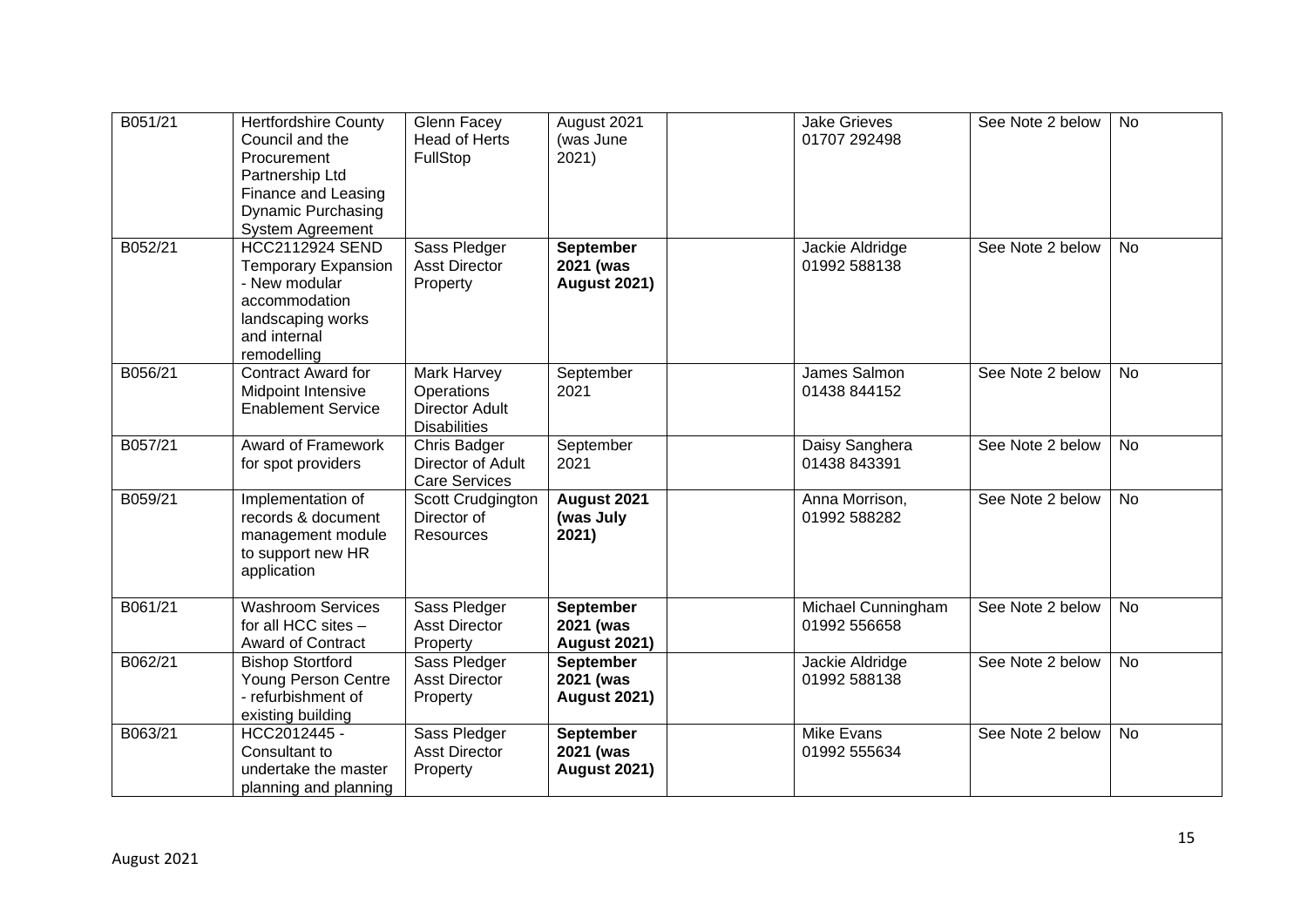|         | application to help in<br>the delivery of<br><b>Brookfield Garden</b><br>Village                                                                                               |                                                             |                                                      |                                     |                  |           |
|---------|--------------------------------------------------------------------------------------------------------------------------------------------------------------------------------|-------------------------------------------------------------|------------------------------------------------------|-------------------------------------|------------------|-----------|
| B064/21 | Reinforced<br><b>Autoclaved Aerated</b><br>Concrete (RAAC)<br>repair and<br>replacement of roofs<br>containing this form of<br>concrete                                        | Sass Pledger<br>Asst Director-<br>Property                  | <b>September</b><br>2021 (was<br><b>August 2021)</b> | Jackie Aldridge<br>01992 588138     | See Note 2 below | <b>No</b> |
| B065/21 | Award of a contract<br>for the provision of a<br>Learning System and<br>Catalogue with effect<br>from April 2022                                                               | Sally Hopper,<br><b>Assistant Director</b><br>- HR Services | September<br>2021                                    | Sally Hopper<br>01992 555692        | See Note 2 below | <b>No</b> |
| B067/21 | The Supply of<br>Envelopes                                                                                                                                                     | Glenn Facey<br>Head of Herts<br>FullStop                    | August 2021                                          | <b>Jake Grieves</b><br>01707 292498 | See Note 2 below | <b>No</b> |
| B068/21 | HCC2113016 -<br>Batch 63 Cluster 1 -<br>The Priory School -<br>Mechanical &<br><b>Electrical Works</b>                                                                         | Sass Pledger<br>Asst Director-<br>Property                  | <b>September</b><br>2021 (was<br><b>August 2021)</b> | Jackie Aldridge<br>01992 588138     | See Note 2 below | No        |
| B069/21 | HCC2113017 -<br>Batch 63 Cluster 2 -<br><b>Hertford St Andrews C</b><br>of E Primary School &<br><b>Wheatcroft Primary</b><br>School - Mechanical &<br><b>Electrical Works</b> | Sass Pledger<br>Asst Director-<br>Property                  | <b>September</b><br>2021 (was<br><b>August 2021)</b> | Jackie Aldridge<br>01992 588138     | See Note 2 below | <b>No</b> |
| B070/21 | HCC2113018 -<br>Batch 63 Cluster 3 -<br>Coates Way JMI and<br>Nursery School &<br><b>London Colney</b>                                                                         | Sass Pledger<br>Asst Director-<br>Property                  | <b>September</b><br>2021 (was<br><b>August 2021)</b> | Jackie Aldridge<br>01992 588138     | See Note 2 below | <b>No</b> |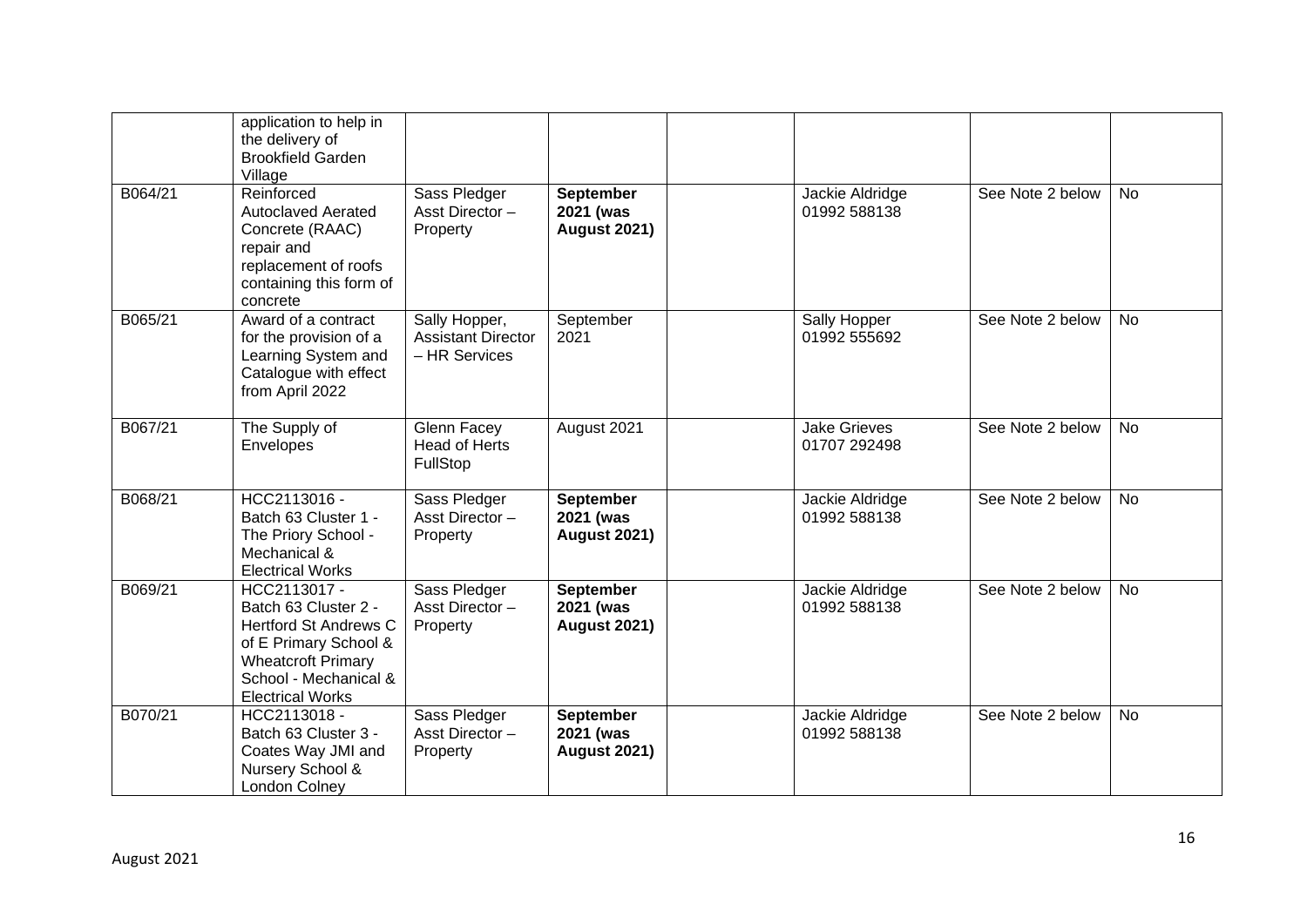|         | Primary School &<br>Nursery Mechanical &<br><b>Electrical Works -</b>                                                                               |                                            |                                                      |                                 |                  |           |
|---------|-----------------------------------------------------------------------------------------------------------------------------------------------------|--------------------------------------------|------------------------------------------------------|---------------------------------|------------------|-----------|
| B071/21 | HCC2113019 -<br>Batch 63 Cluster 4 -<br>Widford School &<br>Tonwell St Mary's C<br>of E Primary School -<br>Mechanical &<br><b>Electrical Works</b> | Sass Pledger<br>Asst Director-<br>Property | <b>September</b><br>2021 (was<br><b>August 2021)</b> | Jackie Aldridge<br>01992 588138 | See Note 2 below | <b>No</b> |
| B072/21 | HCC2113020 - Batch<br>63 Cluster 5 - South<br>Hill Primary School -<br>Mechanical &<br><b>Electrical Works</b>                                      | Sass Pledger<br>Asst Director-<br>Property | <b>September</b><br>2021 (was<br><b>August 2021)</b> | Jackie Aldridge<br>01992 588138 | See Note 2 below | <b>No</b> |
| B073/21 | HCC2113005 -<br>Batch 66 Cluster 1<br>Commonswood<br>School, Welwyn<br>Garden City - Roofing<br>Works                                               | Sass Pledger<br>Asst Director-<br>Property | <b>September</b><br>2021 (was<br><b>August 2021)</b> | Jackie Aldridge<br>01992 588138 | See Note 2 below | <b>No</b> |
| B074/21 | HCC2113006 -<br>Batch 66 Cluster 2<br>Roger de Clare C of E<br>(VC) First & Nursery<br>School, Puckeridge -<br>Roofing Works                        | Sass Pledger<br>Asst Director-<br>Property | <b>September</b><br>2021 (was<br><b>August 2021)</b> | Jackie Aldridge<br>01992 588138 | See Note 2 below | <b>No</b> |
| B075/21 | HCC2113007 -<br>Batch 59 Cluster 1<br><b>Ickleford Primary</b><br>School, Ickleford-<br><b>Roofing Works</b>                                        | Sass Pledger<br>Asst Director-<br>Property | <b>September</b><br>2021 (was<br><b>August 2021)</b> | Jackie Aldridge<br>01992 588138 | See Note 2 below | <b>No</b> |
| B076/21 | HCC2113008 - Batch<br>59 Cluster 2 Ashlyns<br>School, Berkhamsted<br>- Roofing Works                                                                | Sass Pledger<br>Asst Director-<br>Property | <b>September</b><br>2021 (was<br><b>August 2021)</b> | Jackie Aldridge<br>01992 588138 | See Note 2 below | No        |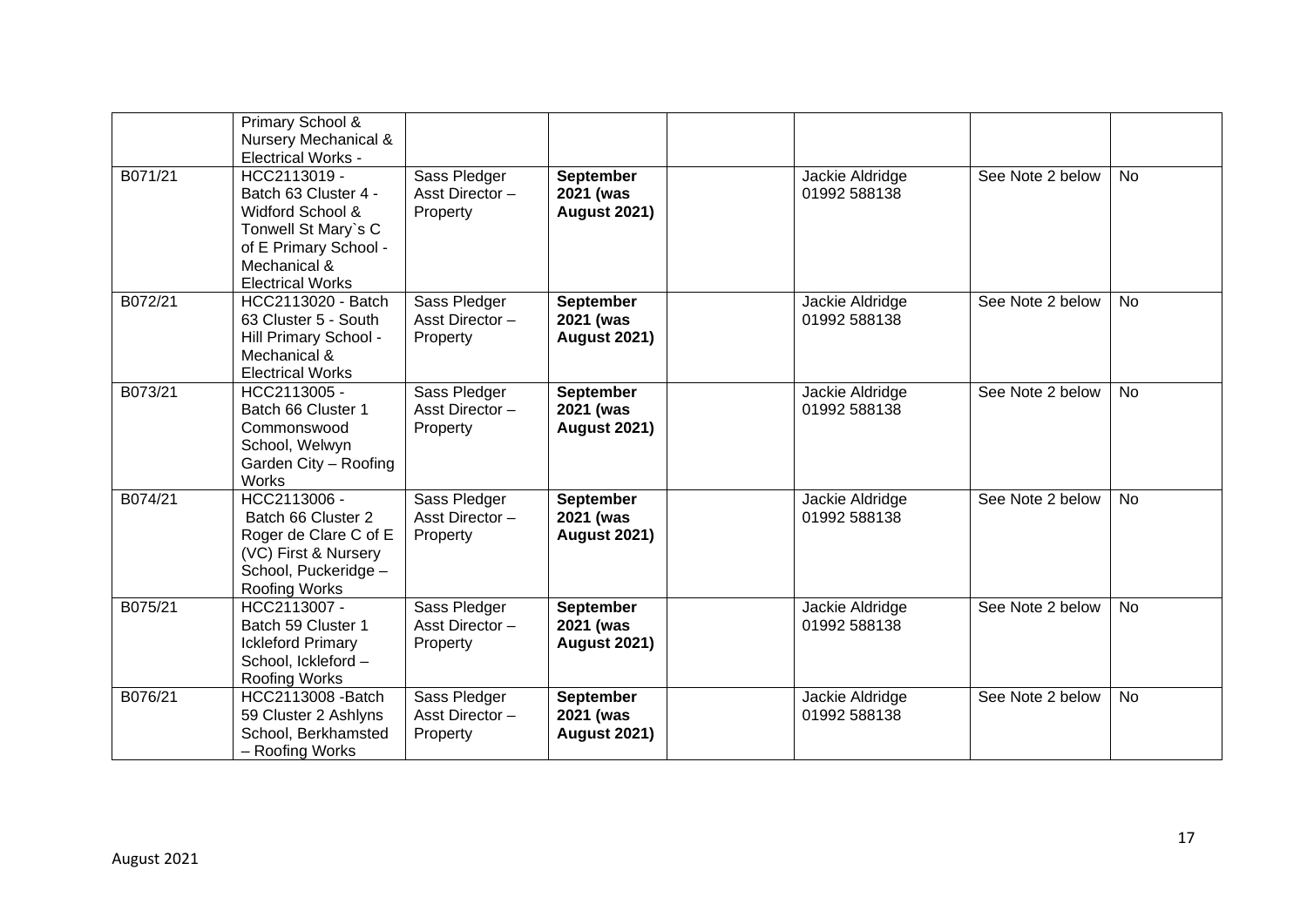| B077/21 | The Provision of a<br>Catalogue Printing<br>Service for Herts<br>FullStop                                                               | Glenn Facey<br><b>Head of Herts</b><br>FullStop                                         | September<br>2021                 |     | <b>Jake Grieves</b><br>01707 292498                                   | See Note 2 below | <b>No</b> |
|---------|-----------------------------------------------------------------------------------------------------------------------------------------|-----------------------------------------------------------------------------------------|-----------------------------------|-----|-----------------------------------------------------------------------|------------------|-----------|
| B078/21 | The Supply Pulpboard                                                                                                                    | Glenn Facey<br><b>Head of Herts</b><br>FullStop                                         | October 2021                      |     | <b>Jake Grieves</b><br>01707 292498                                   | See Note 2 below | <b>No</b> |
| B079/21 | The Supply of<br><b>Laminating Poches</b>                                                                                               | Glenn Facey<br><b>Head of Herts</b><br>FullStop                                         | October 2021                      |     | <b>Jake Grieves</b><br>01707 292498                                   | See Note 2 below | <b>No</b> |
| B080/21 | Recommissioning of<br>Overnight Short<br>Breaks for CYP with<br>SEND and/or<br><b>Complex Health</b><br>Needs.                          | Marion Ingram<br>Operations<br><b>Director Specialist</b><br><b>Services</b>            | November<br>2021                  |     | <b>Julie Reddish</b><br>01438 845433                                  | Report           | <b>No</b> |
| B081/21 | Approval of Queens<br>Green Canopy<br>funding for<br><b>Hertfordshire County</b><br>Council & support for<br>external group<br>planting | Scott Crudgington<br>Director of<br><b>Resources</b>                                    | Not before 2<br>August 2021       | N/A | <b>Julie Greaves</b><br><b>Head of Sustainability</b><br>01992 555580 | Report           | <b>No</b> |
| B082/21 | Potential extension to<br>the Highways Weston<br>Hills Inspection and<br><b>Maintenance Services</b><br>Contract                        | Anthony Boucher<br>Deputy Director<br>for Environment &<br>Infrastructure -<br>Highways | August 2021<br>(was July<br>2021) | N/A | Steve Johnson 01992<br>658126                                         | See Note 2 below | <b>No</b> |
| B083/21 | <b>Award of Council Tax</b><br><b>Review Framework</b><br>Contract                                                                      | Nick Jennings<br><b>Head of Shared</b><br>Anti-Fraud<br><b>Services</b>                 | Not before 9<br>August 2021       | N/A | Nick Jennings<br>01438 844705                                         | Report           | <b>No</b> |
| B084/21 | Whether or not to<br>hold a public<br>consultation on a<br>proposal to close<br>the residential<br>provision at                         | Jenny Coles,<br>Director of<br>Children's<br><b>Services</b>                            | <b>September</b><br>2021          | N/A | <b>Samantha Young</b><br>01992 555754                                 | Report           | <b>No</b> |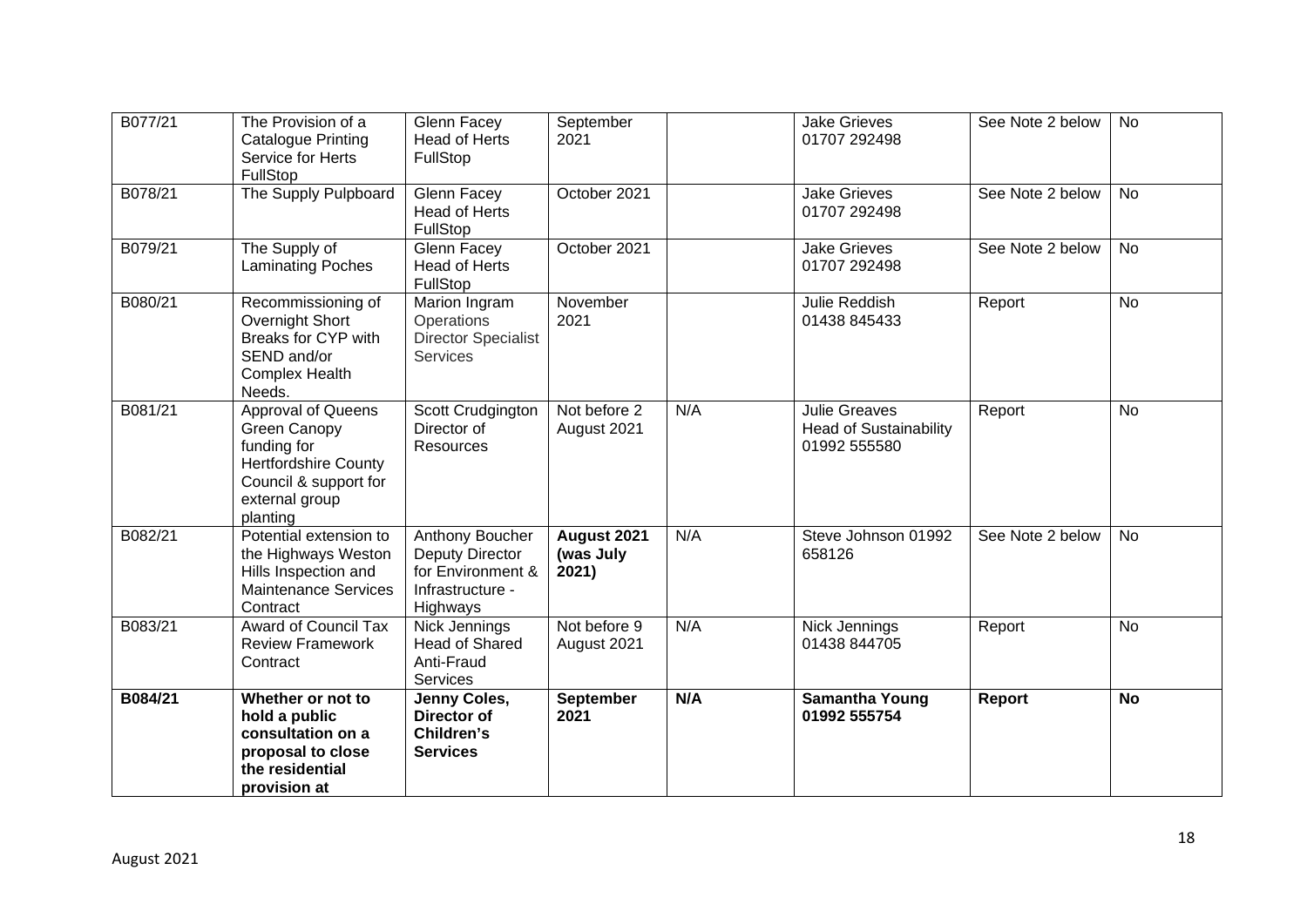|         | <b>Falconer School,</b><br>Bushey, a<br>community special<br>school, from<br>September 2022                                                          |                                                                                                                                                       |                          |     |                                        |                     |           |
|---------|------------------------------------------------------------------------------------------------------------------------------------------------------|-------------------------------------------------------------------------------------------------------------------------------------------------------|--------------------------|-----|----------------------------------------|---------------------|-----------|
| B085/21 | Provision of a<br>dynamic Purchase<br><b>System for School</b><br><b>Coach and Local</b><br><b>Bus Operators</b>                                     | <b>Trudie German</b><br><b>Development</b><br>and Technology<br><b>Manager</b>                                                                        | September<br>2021        | N/A | <b>Trudie German</b><br>01992 588640   | Report              | <b>No</b> |
| B086/21 | <b>Eastern Playing</b><br>Fields - Extra Care<br><b>Housing Developer</b><br>selection                                                               | Chris Badger,<br><b>Director of Adult</b><br><b>Care Services in</b><br>consultation<br>with Scott<br>Crudgington,<br>Director of<br><b>Resources</b> | September<br>2021        | N/A | <b>Tarn Gascoyne</b><br>07580 743626   | See Note 2<br>below | <b>No</b> |
| B087/21 | <b>Commence</b><br>procurement activity<br>for electronic<br>document records<br>management<br>software following<br>review of existing<br>solution. | <b>Scott</b><br>Crudgington,<br>Director of<br><b>Resources</b>                                                                                       | September<br>2021        | N/A | <b>Wendy Carr</b><br>01992 555 658     | Report              | <b>No</b> |
| B089/21 | <b>Provision of</b><br>consultancy<br>services to adult<br>care services<br>construction<br>projects                                                 | <b>Sass Pledger</b><br><b>Asst Director -</b><br><b>Property</b>                                                                                      | <b>September</b><br>2021 | N/A | <b>Jackie Aldridge</b><br>01992 588138 | See Note 2<br>below | <b>No</b> |
| B090/21 | To approve funding<br>for a new<br><b>Communication and</b><br>Autism school at the<br>former Sunnybank<br>school site in                            | <b>Scott</b><br>Crudgington,<br>Director of<br><b>Resources</b>                                                                                       | <b>September</b><br>2021 | N/A | <b>Samantha Young</b><br>01992 555754  | Report              | <b>No</b> |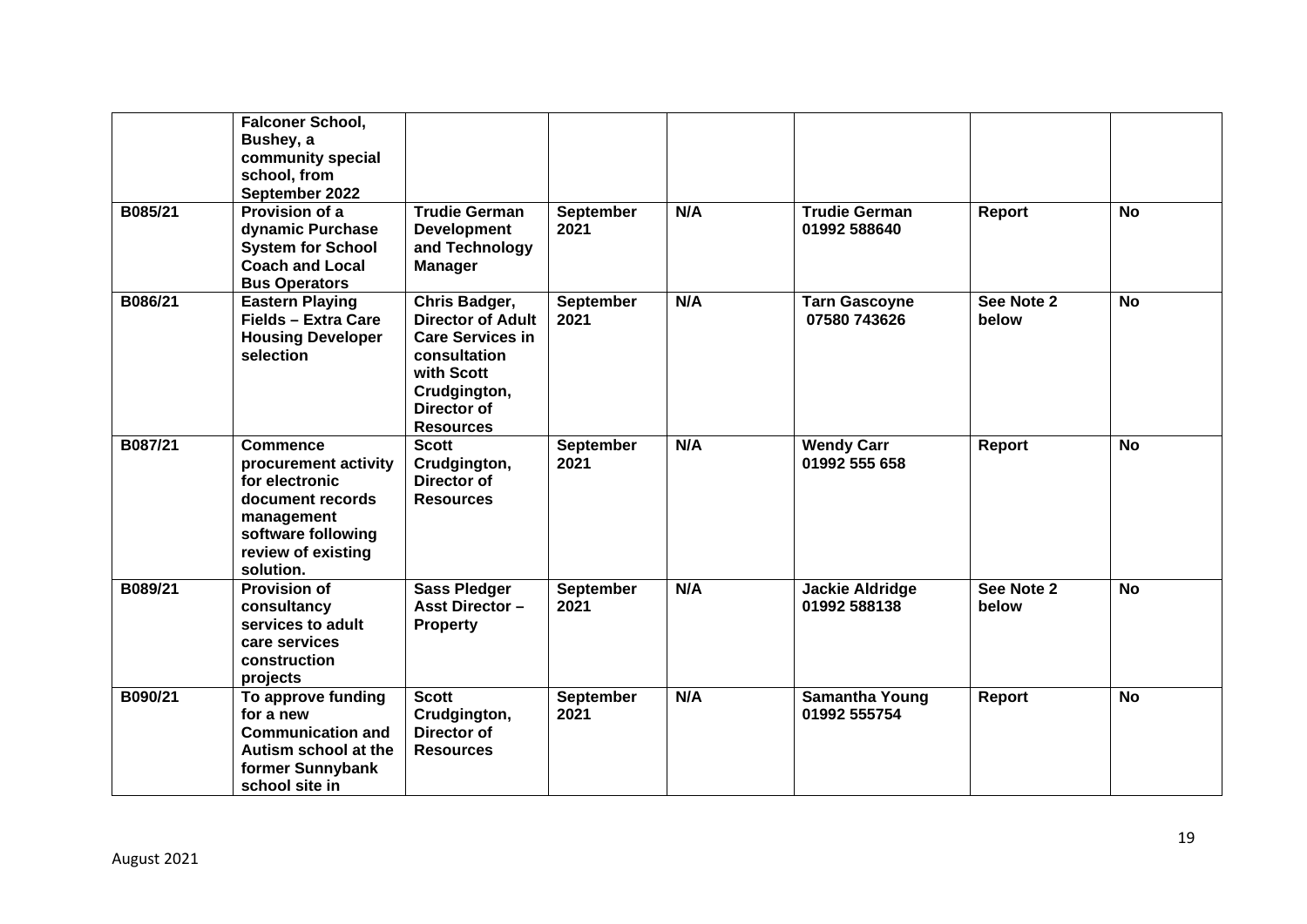|         | Potters Bar to open<br>from September<br>2023                                                                                                                                                                                                                                                                                                                                                                                                                          |                                                                    |              |     |                                       |        |           |
|---------|------------------------------------------------------------------------------------------------------------------------------------------------------------------------------------------------------------------------------------------------------------------------------------------------------------------------------------------------------------------------------------------------------------------------------------------------------------------------|--------------------------------------------------------------------|--------------|-----|---------------------------------------|--------|-----------|
| B091/21 | Whether or not to<br>agree to the<br>statutory proposal to<br>change the age<br>range of Oxhey Early<br>Years Centre, a<br><b>Maintained Nursery</b><br><b>School in Watford, to</b><br>allow children to be<br>admitted from the<br>age of 2,<br>taking into<br>consideration the<br>outcome of the<br>statutory notice<br>period.<br><b>NB Agreement to the</b><br>statutory proposal<br>by Cabinet will only<br>be required if<br>objections are<br>received to it. | <b>Jenny Coles</b><br>Director of<br>Children's<br><b>Services</b> | October 2021 | N/A | <b>David Shevlane</b><br>01992 556199 | Report | <b>No</b> |

#### **Notes:**

- 1. CBC contract = on behalf of 17 local authority members of the Central Buying Consortium
- 2. Quality and price evaluation derived from tenderers' submissions *(which may contain exempt information and if so will not be available for public inspection)*
- 3. Collaborative contract with one or more authorities (not a CBC contract)
- 4. Part II (due to 'Information relating to the financial or business affairs of any particular person (including the Council')".

If you have any general enquiries about this Forward Plan - contact Michelle Diprose, Democratic Services Officer, 01992 555566 Email: michelle.diprose@hertfordshire.gov.uk or Deborah Jeffery, Assistant Manager, Democratic Services, 01992 555563 Email: deborah.jeffery@hertfordshire.gov.uk

### **QUENTIN BAKER,**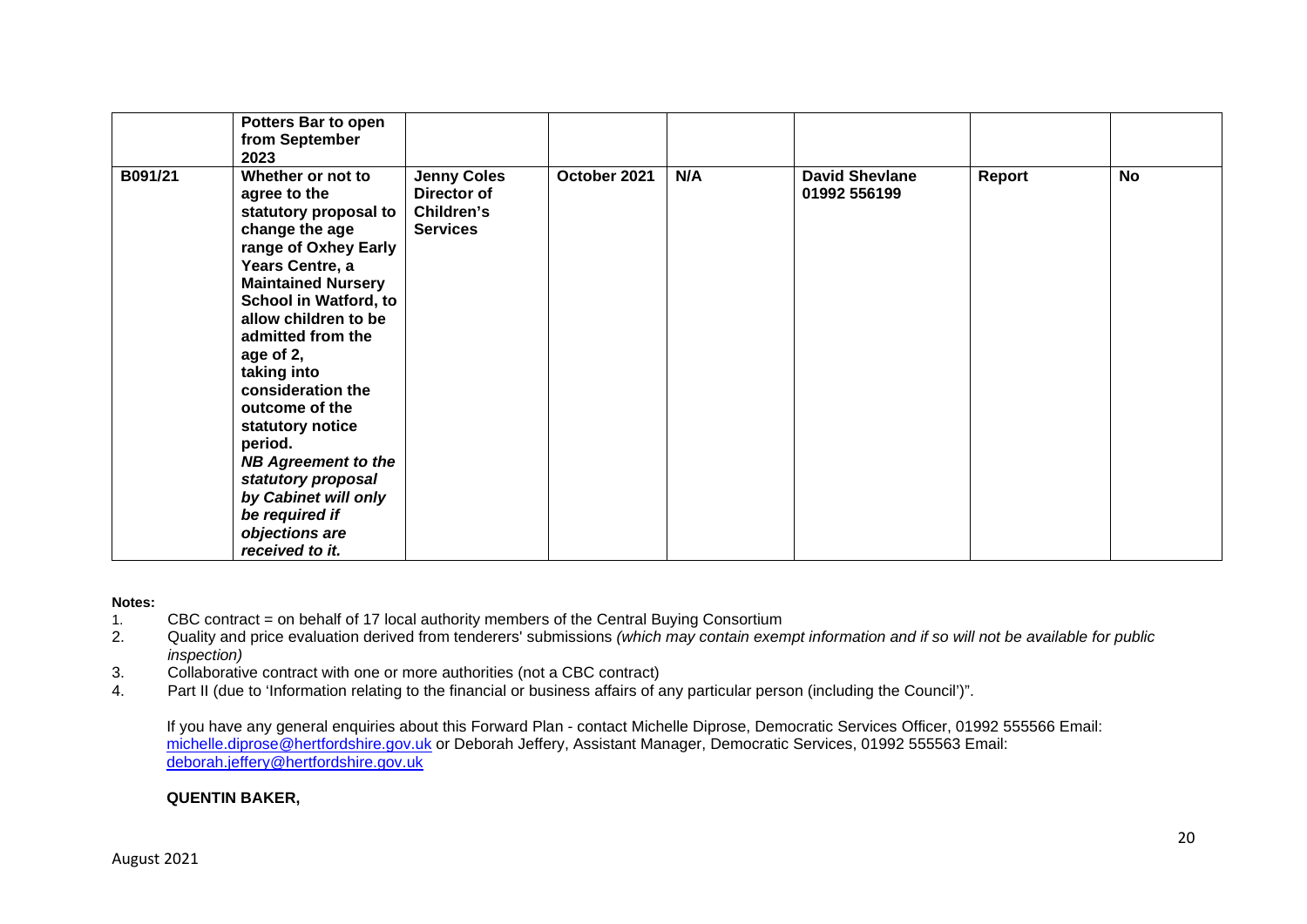**CHIEF LEGAL OFFICER**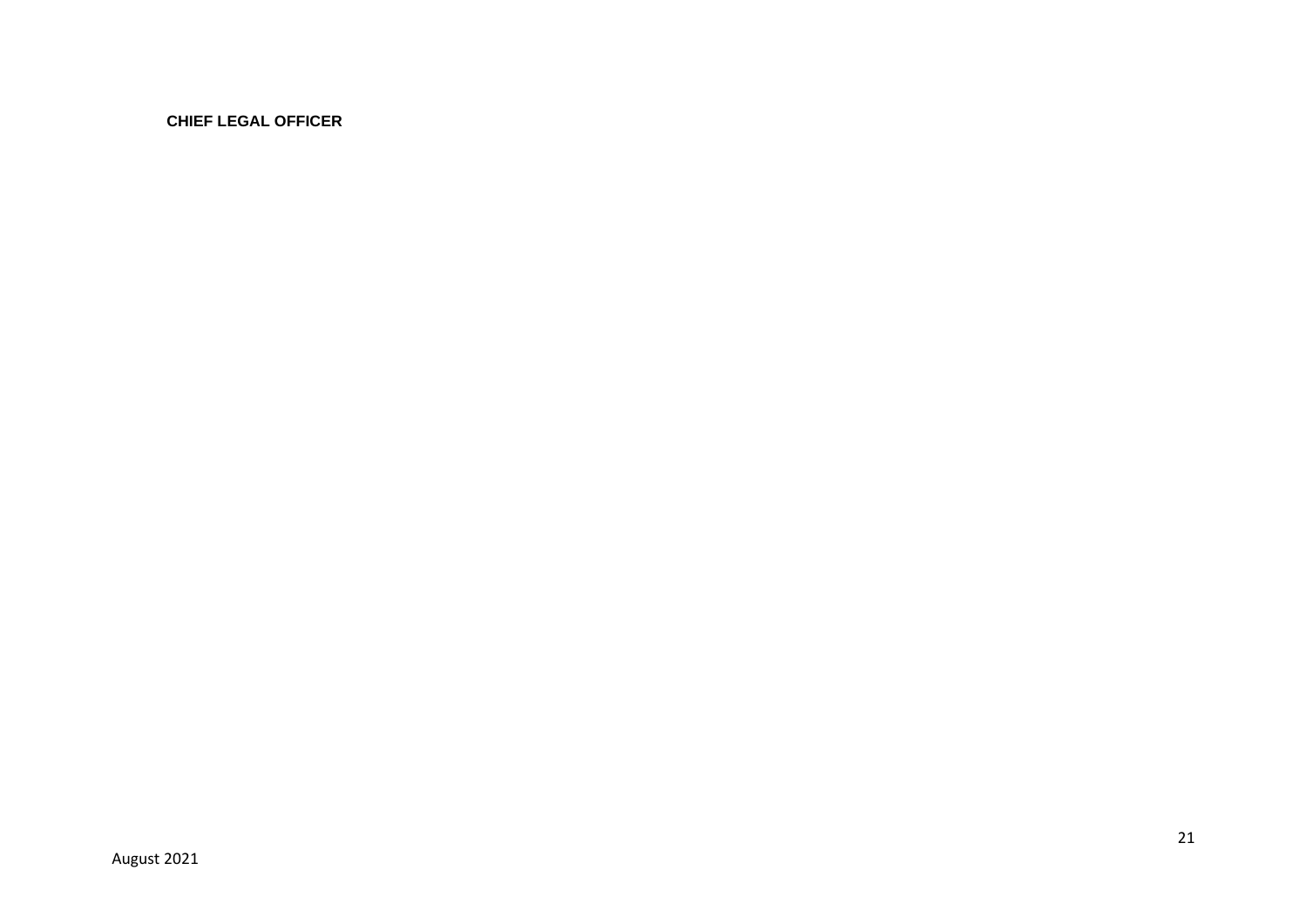

## **HERTFORDSHIRE COUNTY COUNCIL**

**FORWARD PLAN Notice of (a) key and other decisions likely to be made on behalf of the County Council by Cabinet, (b) key decisions likely to be made on behalf of the County Council by Officers and (c) decisions on Traffic Regulation Orders likely to be made by Officers on behalf of the County Council in the period 1 September 2021 – 31 December 2021** 

# **Published: 2 August 2021**

[Note: Key decisions and other decisions due to be reached in August 2021 but not yet made remain listed (notice of these items was given in the Forward Plan issued on 2 July 2021)]

# **TRAFFIC REGULATION ORDERS**

| <b>Broxbourne</b><br>Location                                                                                                                                                                                                                                                                              | <b>Proposed Restriction</b>                                                                                                                                                                                                                                                                                |
|------------------------------------------------------------------------------------------------------------------------------------------------------------------------------------------------------------------------------------------------------------------------------------------------------------|------------------------------------------------------------------------------------------------------------------------------------------------------------------------------------------------------------------------------------------------------------------------------------------------------------|
| No current schemes                                                                                                                                                                                                                                                                                         |                                                                                                                                                                                                                                                                                                            |
| <b>East Herts</b>                                                                                                                                                                                                                                                                                          |                                                                                                                                                                                                                                                                                                            |
| Location                                                                                                                                                                                                                                                                                                   | <b>Proposed Restriction</b>                                                                                                                                                                                                                                                                                |
| South Road/Saffron Meadow, Standon<br>Anchor Street & Unnamed Roads, Bishop's Stortford<br>A602 Watton-at-Stone Bypass<br>Maidenhead Street, Hertford<br>A120 Little Hadham Bypass<br>Various Roads, Sawbridgeworth<br>Railway Street, Hertford<br>West Road, Sawbridgeworth<br>Bullfields, Sawbridgeworth | <b>Waiting Restrictions</b><br>Goods Vehicle Loading Bay, 20mph Speed Limit, Bus Gate<br>50mph Speed Limit<br><b>Restricted Zone</b><br>40 & De-restricted mph Speed Limits, Cycle Track<br>20mph Speed Limit<br><b>Waiting Restrictions</b><br><b>Waiting Restrictions</b><br><b>Waiting Restrictions</b> |
| Riverside Walk, Bishop's Stortford<br>Fairway, Sawbridgeworth<br>London Road, Crouch Gardens etc, Buntingford<br>Thieves Lane / The Ridgeway, Hertford<br>North Road, Hertford<br>Obrey Way, Bishop's Stortford                                                                                            | Restricted Zone, Pedestrian Zone<br><b>Waiting Restrictions</b><br>20mph Speed Limit Zone<br><b>Experimental Waiting Restrictions</b><br><b>Waiting Restrictions</b><br>7.5t Weight Limit                                                                                                                  |

## **Dacorum**

| Location                                     | <b>Proposed Restriction</b> |  |
|----------------------------------------------|-----------------------------|--|
| Dundale Road, Tring                          | <b>Waiting Restrictions</b> |  |
| Wingrave Road / Sutton Close, Tring          | Waiting Restrictions        |  |
| New Mill Terrace / Pheasant Close etc, Tring | <b>Waiting Restrictions</b> |  |